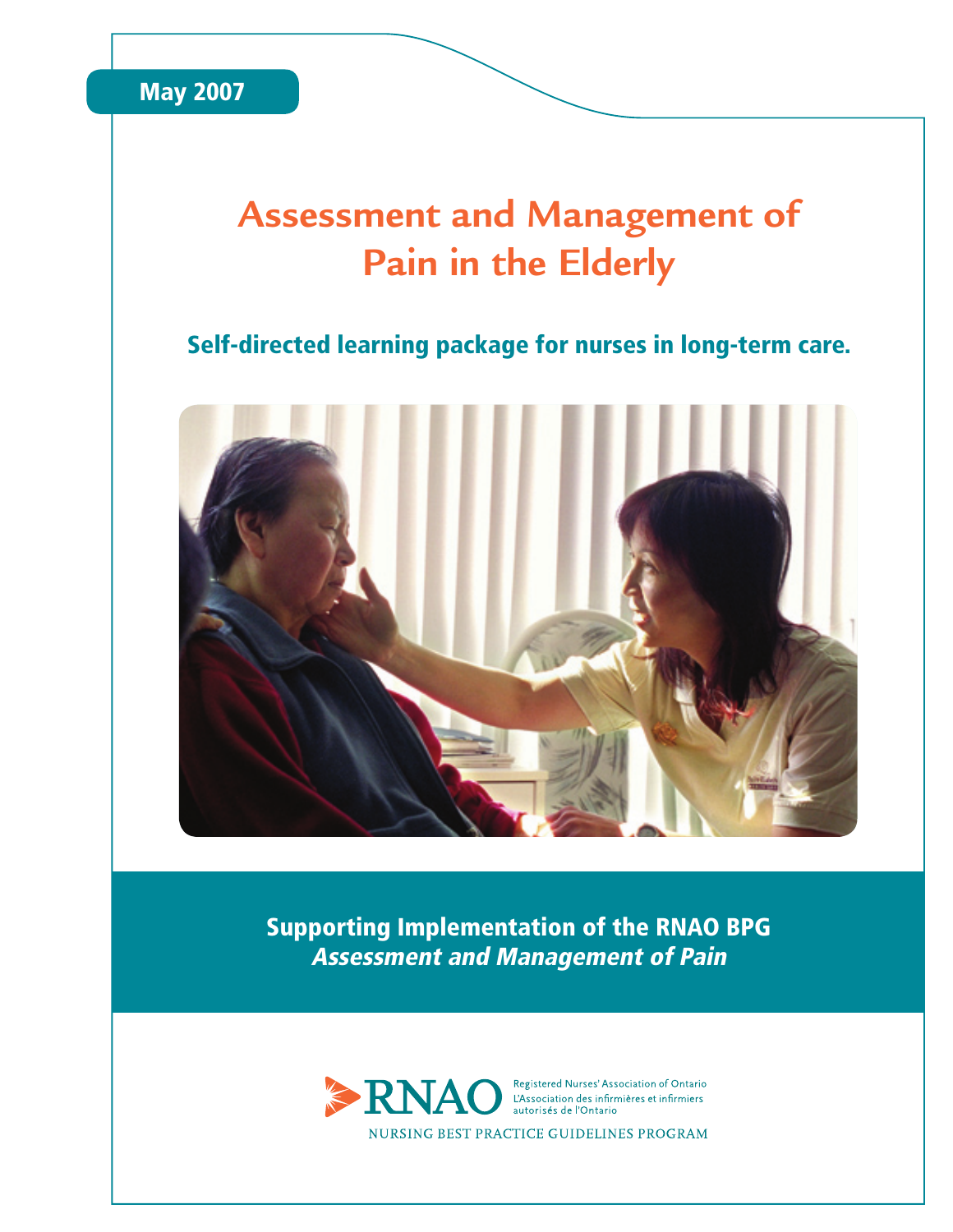## Acknowledgement

1

The Registered Nurses' Association of Ontario (RNAO) and the Nursing Best Practice Guidelines Program would like to acknowledge the following individuals and organizations for their contribution to the development of the educational resource, *Assessment and Management of Pain in the Elderly*: Self-directed learning package for nurses in long-term care.

- The RNAO *Assessment and Management of Pain* development and revision panel that developed the guideline on which this resource is based.
- Sameer Kapadia B.Sc. Phm Clinical Pharmacist, Pulse Rx LTC Pharmacy, for the Dr.s Paul and John Rekai Centres.

## **Disclaimer**

While every effort has been made to ensure the accuracy of the contents at their time of publication, neither the authors nor RNAO accept any liability, with respect to loss, damage, injury or expense arising from any such errors or omissions in the contents of this work. Reference within this document to specific products or pharmaceuticals as examples does not imply endorsement of any of these products.

## Copyright

With the exception of those portions of this document for which a specific prohibition or limitation against copying appears, the balance of this document may be produced, reproduced and published in its entirety, in any form, including in electronic form, for educational or non-commercial purposes, with the proviso that the content cannot be modified in any way. RNAO's written permission must be sought for any adaptation of the content. Appropriate credit or citation must appear on all copied material as follows:

Registered Nurses' Association of Ontario. (2007). *Assessment and Management of Pain in the Elderly: Self-directed learning package for nurses in long-term care*. Toronto, Canada: Registered Nurses' Association of Ontario.

The RNAO Nursing Best Practice Guideline Program is funded by the Government of Ontario.



The RNAO Nursing Best Practice Guideline *Assessment and Management of Pain* is available for download from the RNAO website at http://www.rnao.org/bestpractices.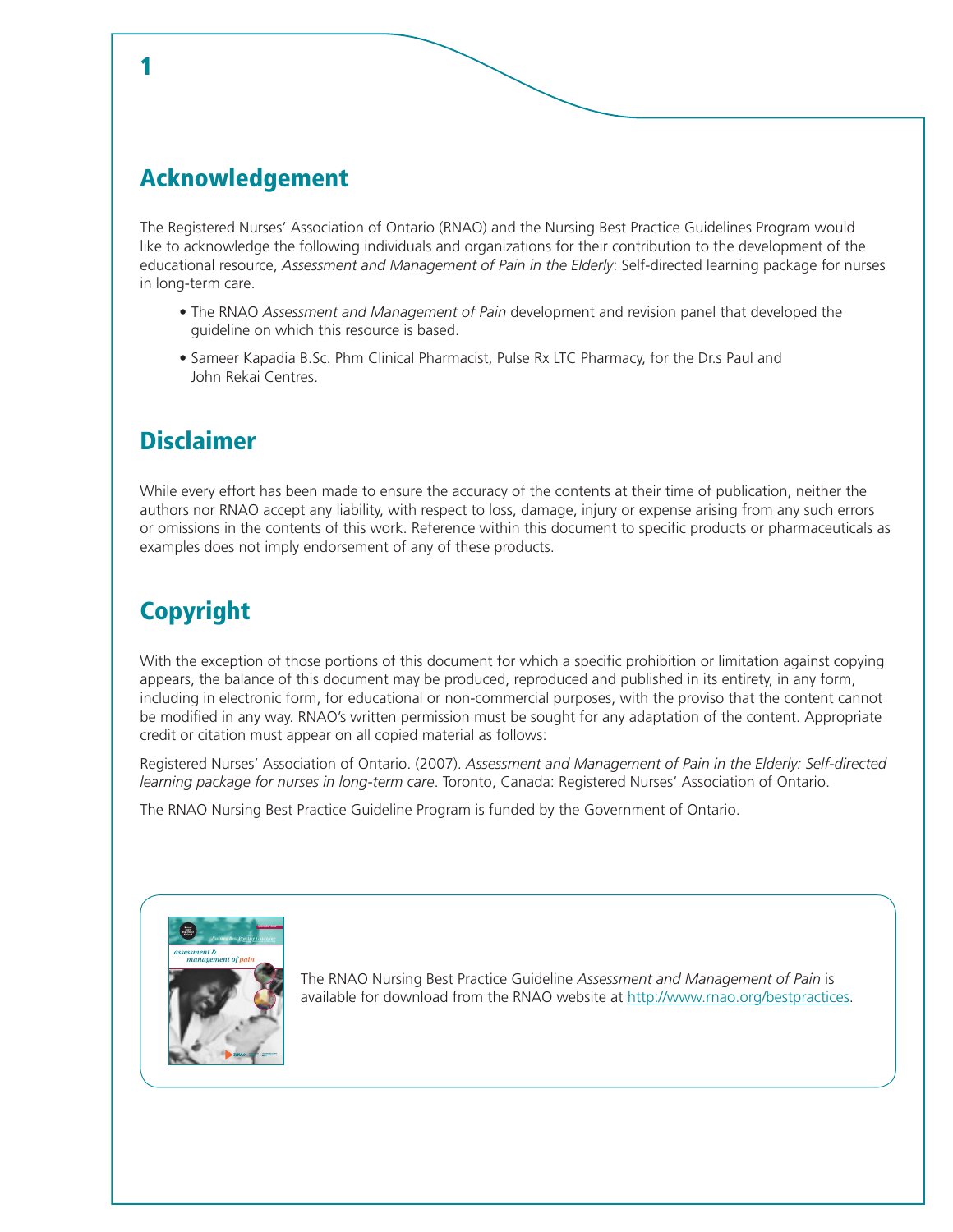## **TABLE OF CONTENTS**

## INTRODUCTION TO THE SELF-DIRECTED LEARNING PACKAGE **Pages** Purpose of the Self-Directed Learning Package <u>1988 - Alexander Constantine Constantine Constantine Constantine</u> Target Audience 2002 12:00 12:00 12:00 12:00 12:00 12:00 12:00 12:00 12:00 12:00 12:00 12:00 12:00 12:00 12:00 12:00 12:00 12:00 12:00 12:00 12:00 12:00 12:00 12:00 12:00 12:00 12:00 12:00 12:00 12:00 12:00 12:00 12:00 12: Directions for Using the Self-Directed Learning Package 5 PRE-LEARNING KNOWLEDGE ASSESSMENT 6

## SECTION I

## FACTS ABOUT PAIN 8 Learning Objectives 8 Definition of Pain 8 Types of Pain 2002 Contract the Contract of Pain 2003 Contract to the Contract of Pain 2003 Contract of Contract of Contract of Contract of Contract of Contract of Contract of Contract of Contract of Contract of Contract o Fact and Fiction about Pain in the Elderly 10 Section I - Recap 11

## SECTION II

## ASSESSEMENT 12 Learning Objectives 12 12 Principles for Pain Assessment and Management 12 Principles for Pain Assessment and Management Screening for Pain 2008 (Screening for Pain 2008) 2014 13<br>  $\frac{1}{2}$ <br>
13 Assessment Tools <u>156 | 156 | 156 | 157 | 158 | 159 | 159 | 159 | 159 | 159 | 159 | 159 | 159 | 159 | 159 | 159 | 159 | 159 | 159 | 159 | 159 | 159 | 159 | 159 | 159 | 159 | 159 | 159 | 159 | 159 | 159 | 159 | 159 | 159 | </u> Case Study - Quiz 17

## **SECTION III**

| Case Study - Quiz 27                                                                                            |       |
|-----------------------------------------------------------------------------------------------------------------|-------|
|                                                                                                                 |       |
|                                                                                                                 | $-31$ |
| APPENDIX B - ADJUVANT MEDICATION TABLE THE RELEASE OF STATE AND THE RELEASE OF STATE AND THE RELEASE OF STATE O | 32    |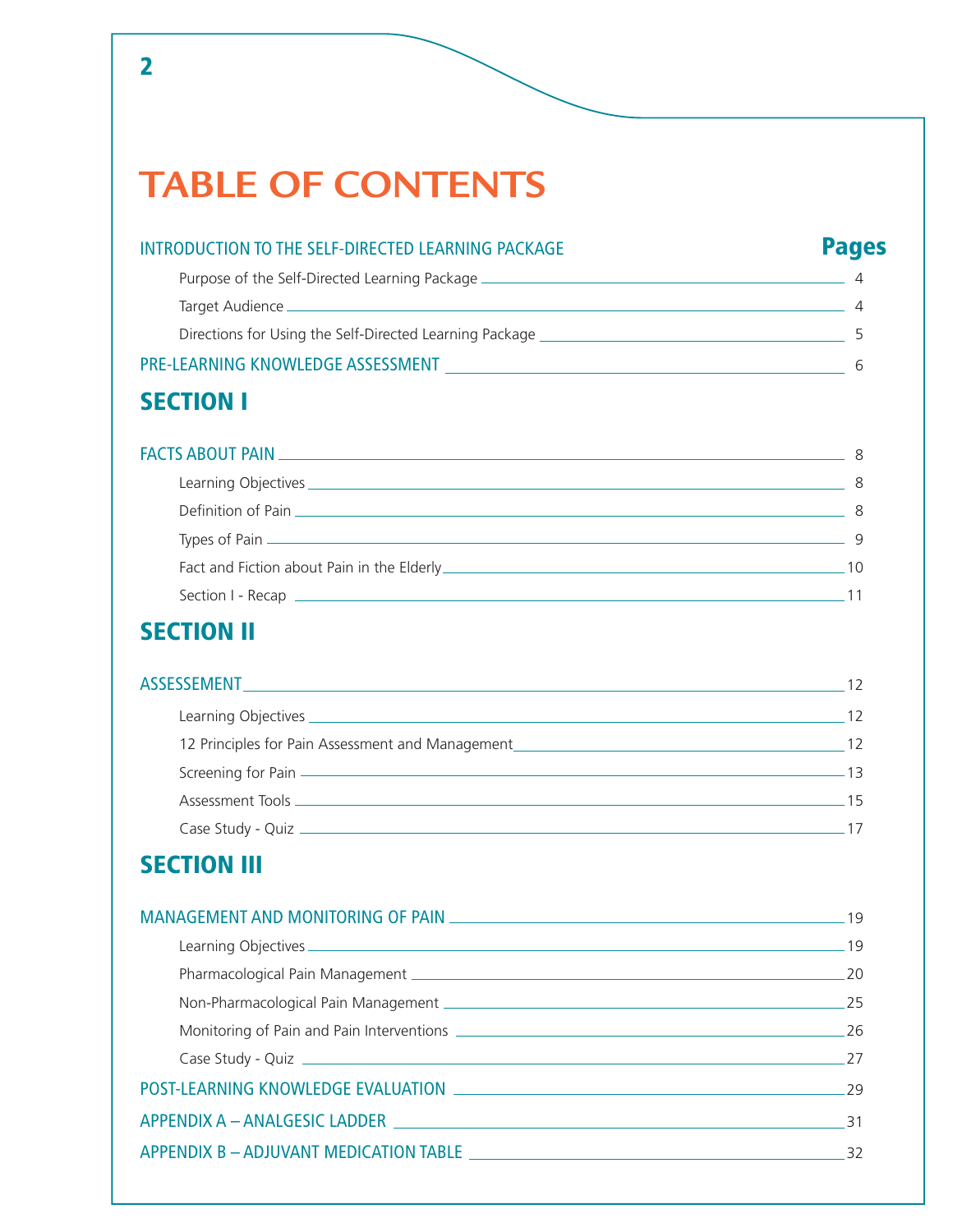| APPENDIX D - ANSWERS TO PRE/POST LEARNING ASSESSMENTS AND SECTION RECAPS 34 |    |
|-----------------------------------------------------------------------------|----|
|                                                                             | 35 |
|                                                                             | 36 |



Visit www.rnao.org/bestpractices to download materials for facilitating a workshop on Assessment and Management of Pain.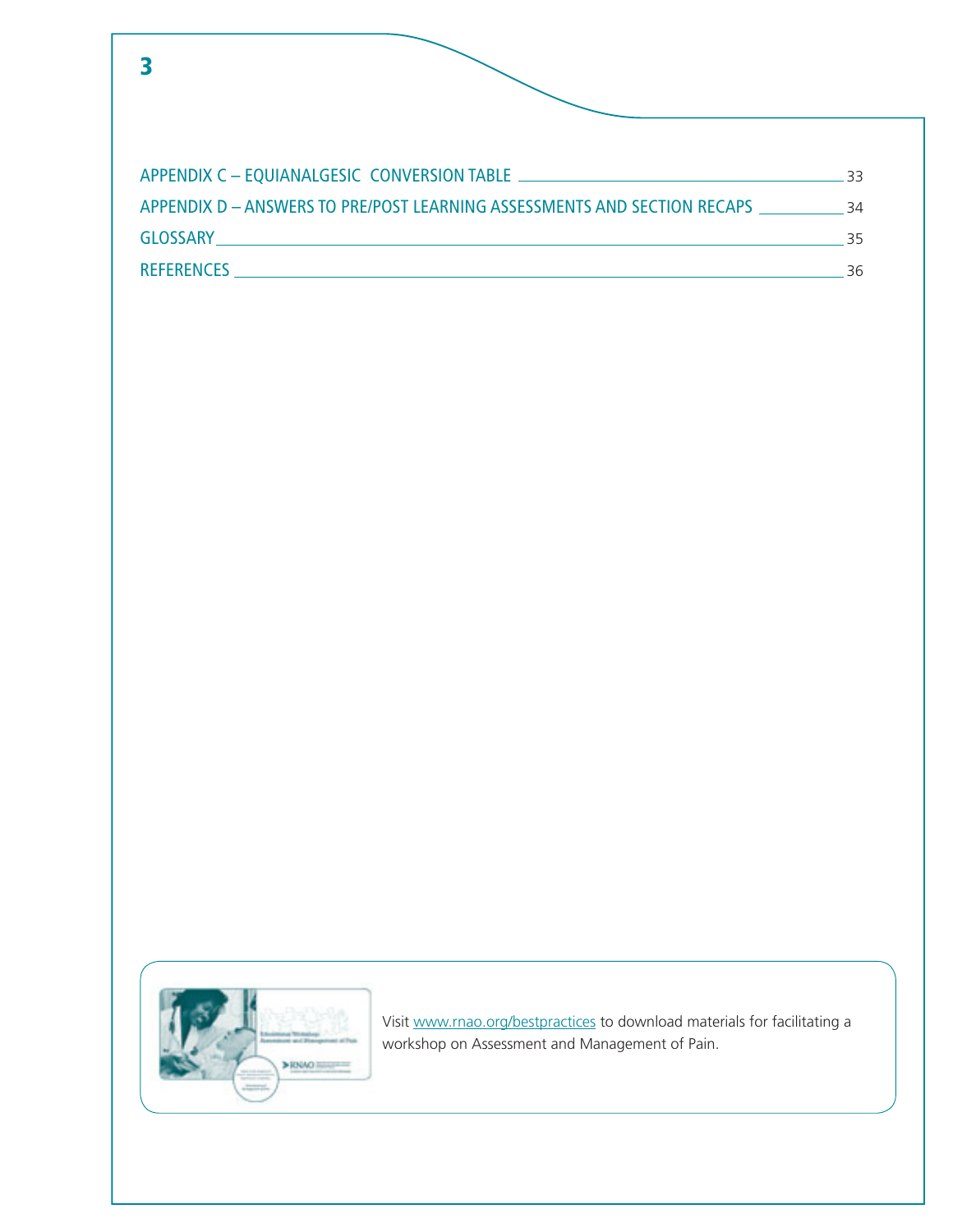## **INTRODUCTION TO THE SELF-LEARNING PACKAGE**

## Purpose of the Self-Directed Learning Package

This self-directed learning package incorporates the recommendations from the RNAO Best Practice guideline, *Assessment and Management of Pain*. The purpose of this learning package is to help nurses to gain the knowledge and skill required to effectively manage the unique challenges inherent in the assessment and management of pain in a long-term care setting. The information in the package covers general concepts related to acute and chronic pain. You are encouraged to go to other sources to learn more about other types of pain. The package will serve as a review for more experienced nurses and will support the novice nurse in his/her learning journey.

Educators may want to use sections of the package to incorporate into a teaching plan and may also visit the RNAO website to view workshop materials related to the *Assessment and Management of Pain* guideline, available for free download.

This package should be used in conjunction with the RNAO guideline, *Assessment and Management of Pain*.

## Target Audience

This educational resource has been developed for nurses and other health care professionals in long-term care who are providing care to residents experiencing pain.



#### **Note**

Although the term "chronic pain" is commonly used in practice and does appear in this package, current terminology favors the term "persistent pain". RNAO literature, like the *Assessment and Management of Pain* guideline revision supplement, reflect this change.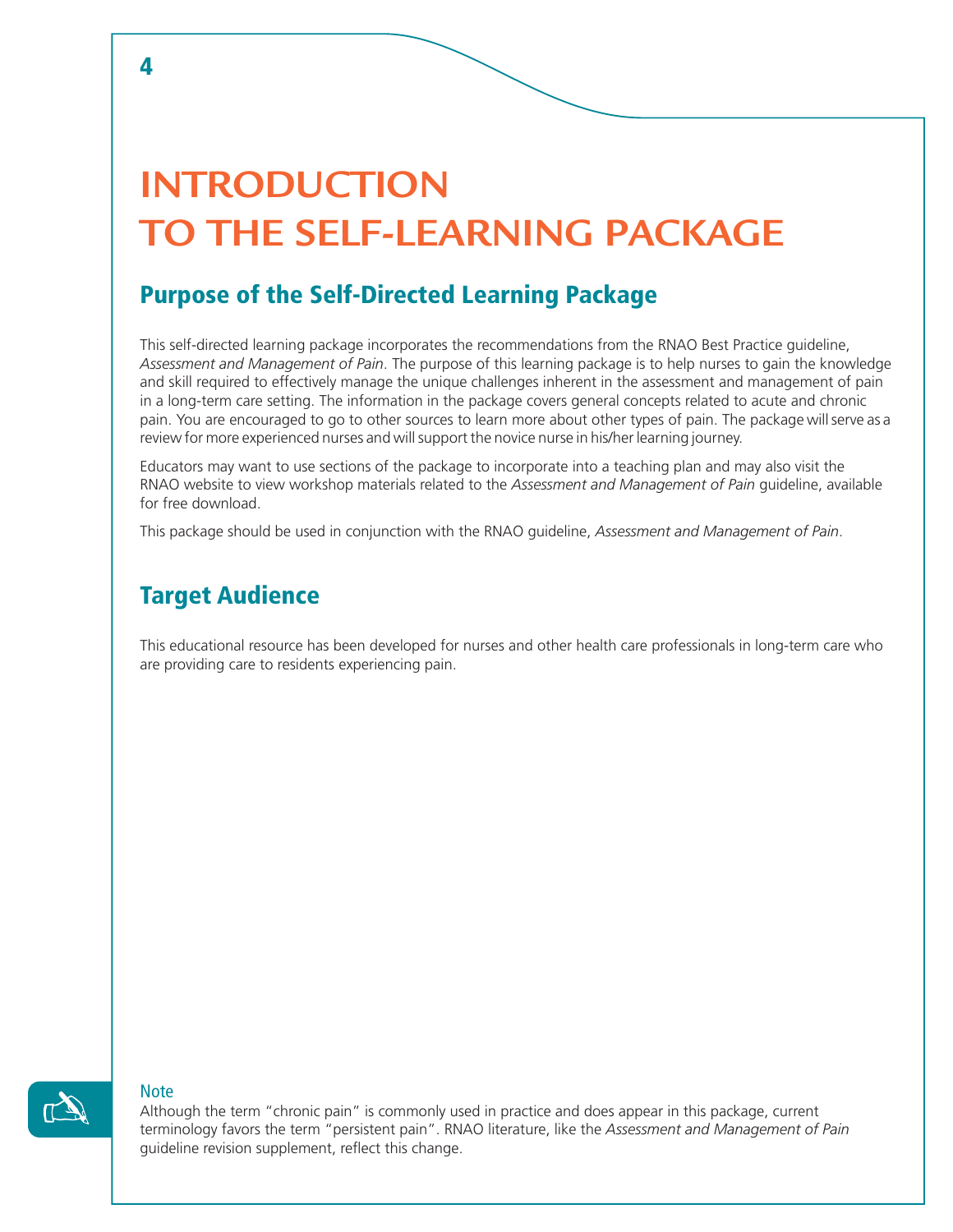## INSTRUCTIONS FOR USING THE SELF-DIRECTED LEARNING PACKAGE

This self-directed learning package enables you to proceed through the content at an independent pace. Each section of the package will take approximately 1-2 hours to complete, and may be put aside for breaks at any time.

- 1. At the outset of the Self-Directed Learning Package, you will be given the opportunity to complete a short Pre-Learning Knowledge Assessment. The purpose of this assessment is to allow you to evaluate your present knowledge of pain management for long-term care residents.
- 2. Upon completion of the Pre-Learning Knowledge Assessment, proceed with one section of the Self-Directed Learning Package at a time, making sure to complete the following steps:
	- a) Review the learning objectives.
	- b) Read all the information in the section.
	- c) Complete the review questions/case study at the end of the section.
	- d) Compare with the section content or answer sheet at the back of the package and review content related to any incorrect answers.
	- e) Review the section objectives again to confirm that you have gained knowledge and skill in this area.

## *Repeat these steps as often as you feel necessary. Remember this is your learning and you are evaluating and increasing your knowledge.*

- 3. Once you have completed the Learning Package:
	- a) Take the opportunity to evaluate your new knowledge by completing a Post-Learning Knowledge Evaluation.
	- b) Continue to refer the learning package to reinforce the knowledge that you have gained.

### GOOD LUCK!

*We all must die But if I can save Him from days of Torture, that is what I feel is my great and Ever new privilege Pain is a more terrible lord of mankind than Even death himself*

5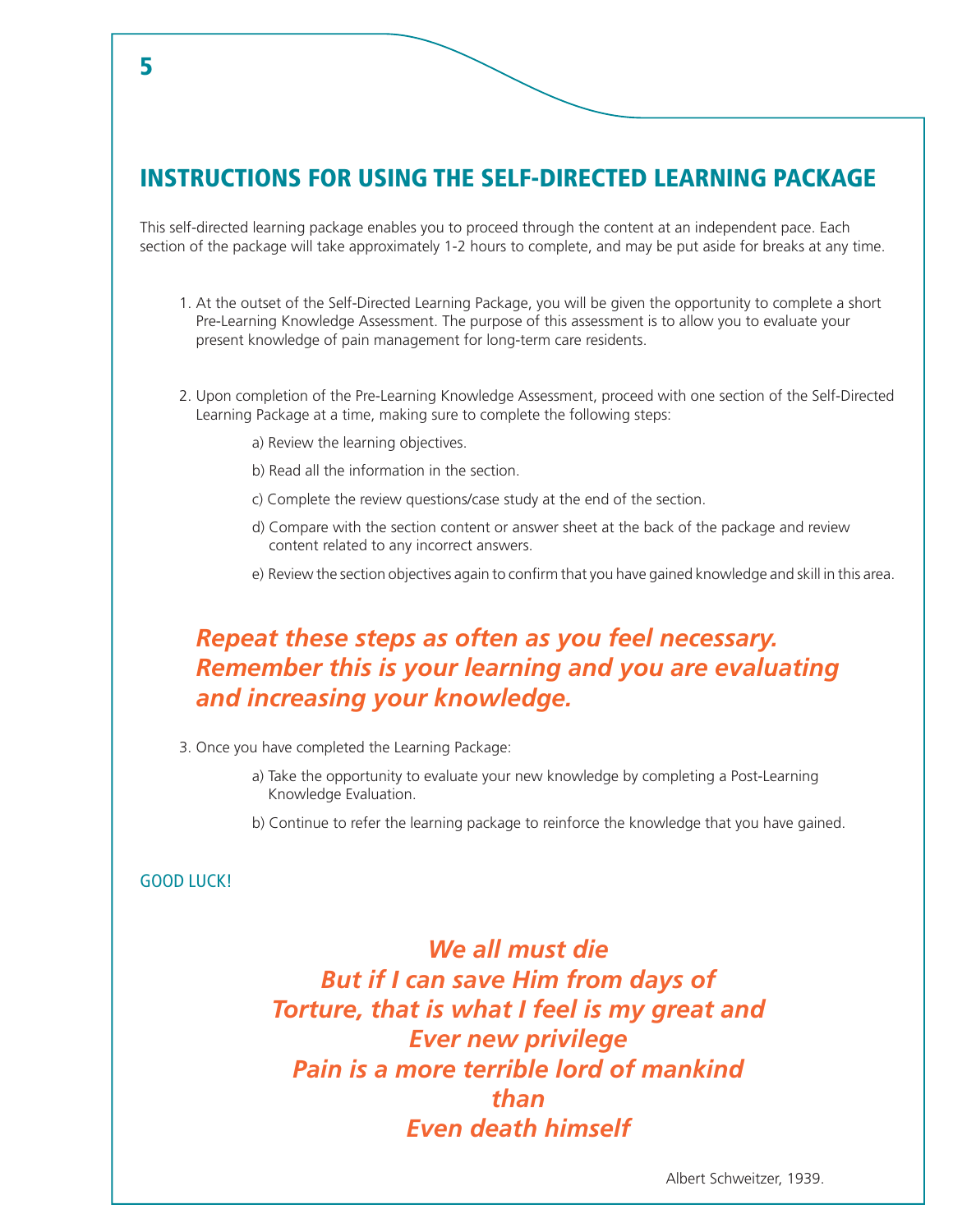## Pre-Learning Knowledge Assessment

This quiz is meant to test your existing knowledge of the best practice guideline for *Assessment and Management of Pain*. The assessment is made up of ten multiple choice questions. The answers are on page 34, at the back of the package.

### Circle the best answer:

1. Which fact about pain in the elderly is true?

- a) Pain is part of the aging process
- b) The elderly have a greater tolerance to pain than younger adults
- c) Elderly persons often do not report pain because they consider it a normal part of the aging process
- d) Narcotic medications are inappropriate for the elderly

2. An example of a behavioural indicator of acute pain in the elderly is:

- a) Resistive behaviour
- b) Moaning/Groaning
- c) Rapid shallow breathing
- d) All of the above

3. If pain is not assessed or treated in the elderly, it can cause:

- a) Decreased tolerance to narcotics
- b) Unnecessary suffering
- c) Decreased recovery time
- d) A decreased chance of addiction
- 4. When a resident is unable to communicate his/her pain experience, the nurse should:
	- a) Administer the prescribed analgesic and evaluate its effectiveness
	- b) Assess pain with a numerical rating scale
	- c) Assess pain using behavioural indicators/behaviour scale
	- d) Assume that the resident is not necessarily experiencing pain

### 5. Characteristics of acute pain are:

- a) Lasts less than 2 months
- b) Occurs over a couple of days
- c) Is responsive to analgesics
- d) Does not serve as a warning to tissue damage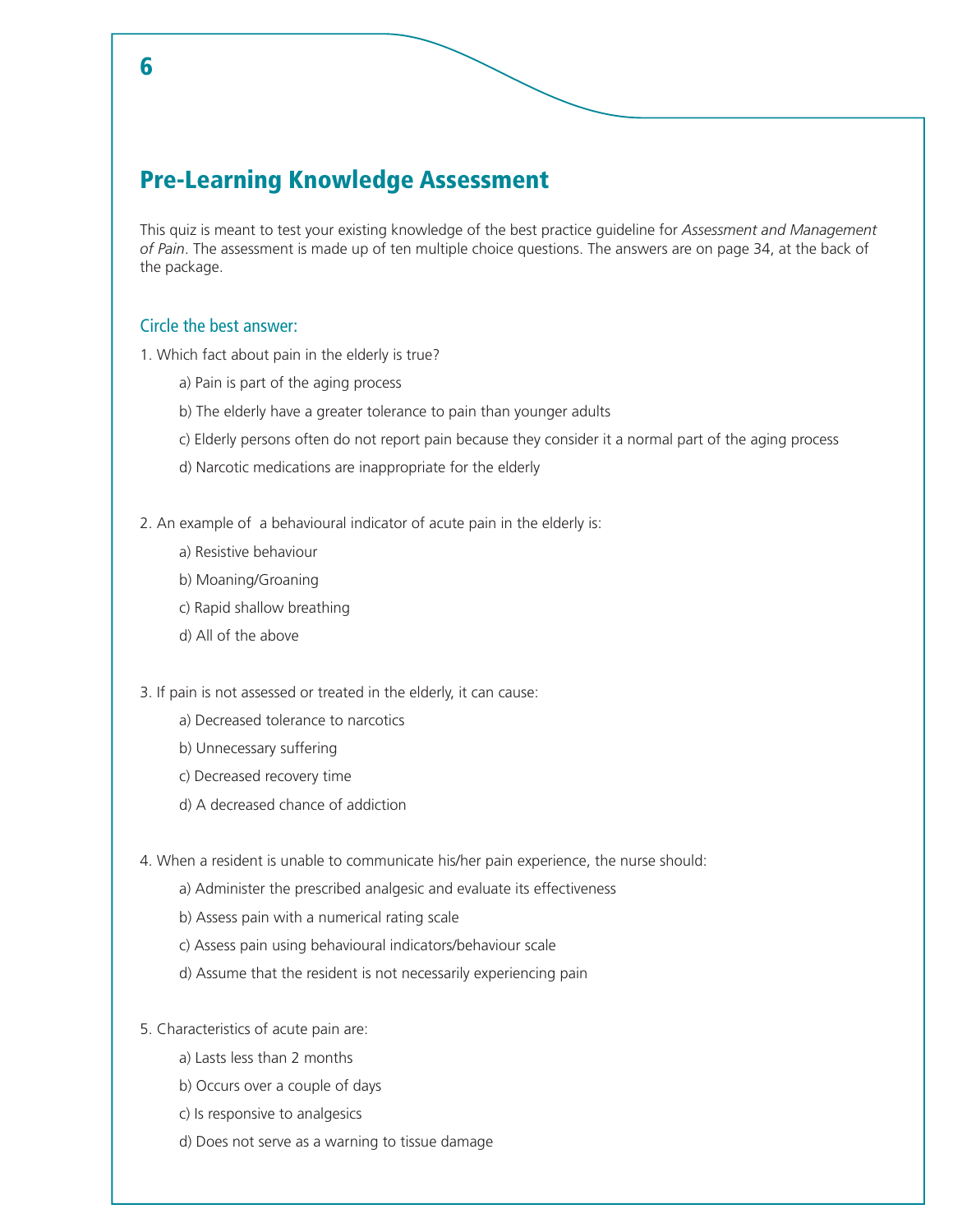- 6. Using the facial grimace scale as a guide, a "pain rating" of 4 on a scale of 1-10 indicates what level of pain:
	- a) Severe pain
	- b) No pain
	- c) Mild pain
	- d) Moderate pain

7. Pain rating scales are used to assess:

- a) Quality of pain
- b) Intensity of pain
- c) Location of pain
- d) Pattern of pain

8. The 'gold standard' for assessing the existence of pain is:

- a) Grimacing on movement
- b) Resident self-report
- c) Increased heart rate and palpitation
- d) Anxiety level
- 9. RNAO's Best Practice Guideline for *Assessment and Management of Pain* suggests that the following components are required in the regular reassessment of pain:
	- a) Current pain intensity, quality and location
	- b) Intensity of pain at it's most severe during the last 24 hours
	- c) Effect of pain on activities of daily living
	- d) All of the above
- 10. The nurse assesses that a Step 2 medication (as defined by the analgesic ladder) is necessary for a resident whose pain has not been relieved by a Step 1 medication. Step 2 for the resident would be:
	- a) Non-opioid and NSAIDs
	- b) Strong opioid and Adjuvant therapy
	- c) Weak opioid +/- adjuvants
	- d) Non-opioid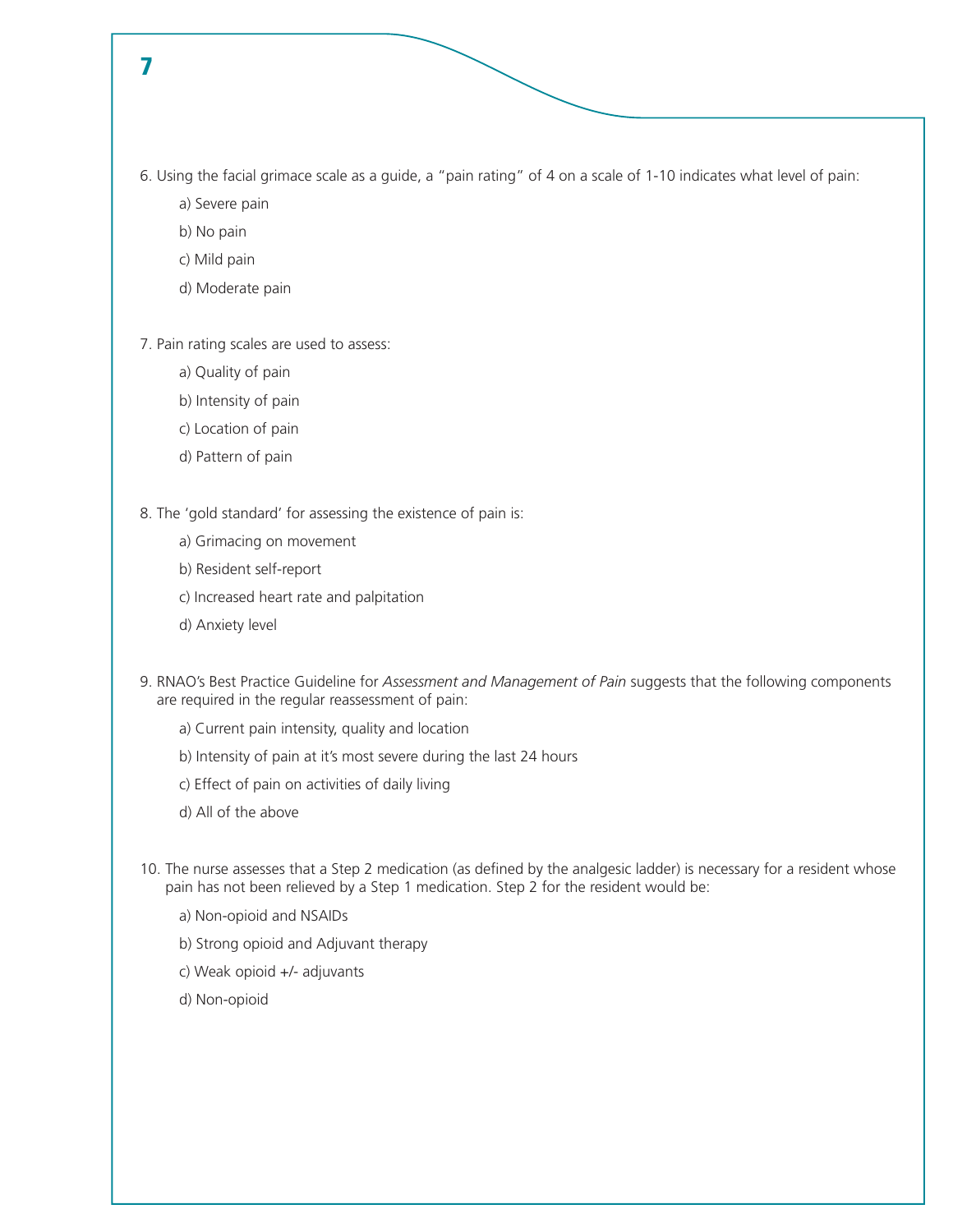## **SECTION I: FACTS ABOUT PAIN**

## LEARNING OBJECTIVES

Upon completion of this session, learners will be able to:

- 1. Define the concept of pain.
- 2. Differentiate between the different types of pain.
- 3. Identify some of the myths and facts surrounding the management of pain in the elderly.

"Defining pain, distinguishing between the different types of pain, and understanding the way in which noxious stimuli are transmitted from the periphery to the part of the brain where pain is perceived, are essential to assessing pain and providing adequate pain relief."

McCaffery & Pasero, 1999

### DEFINITION OF PAIN

The most widely acceptable definition of pain is "an unpleasant sensory and emotional experience associated with actual or potential tissue damage or described in terms of such damage" (adopted by the American Pain Society).

This definition explains pain as a complex phenomenon that impacts an individual's psychosocial and physical functioning. Because pain is a highly personal and subjective experience, Margo McCaffery's (1968) definition is appropriate for clinical practice:

*"Pain is whatever the experiencing person says it is, existing whenever he/she says it does".*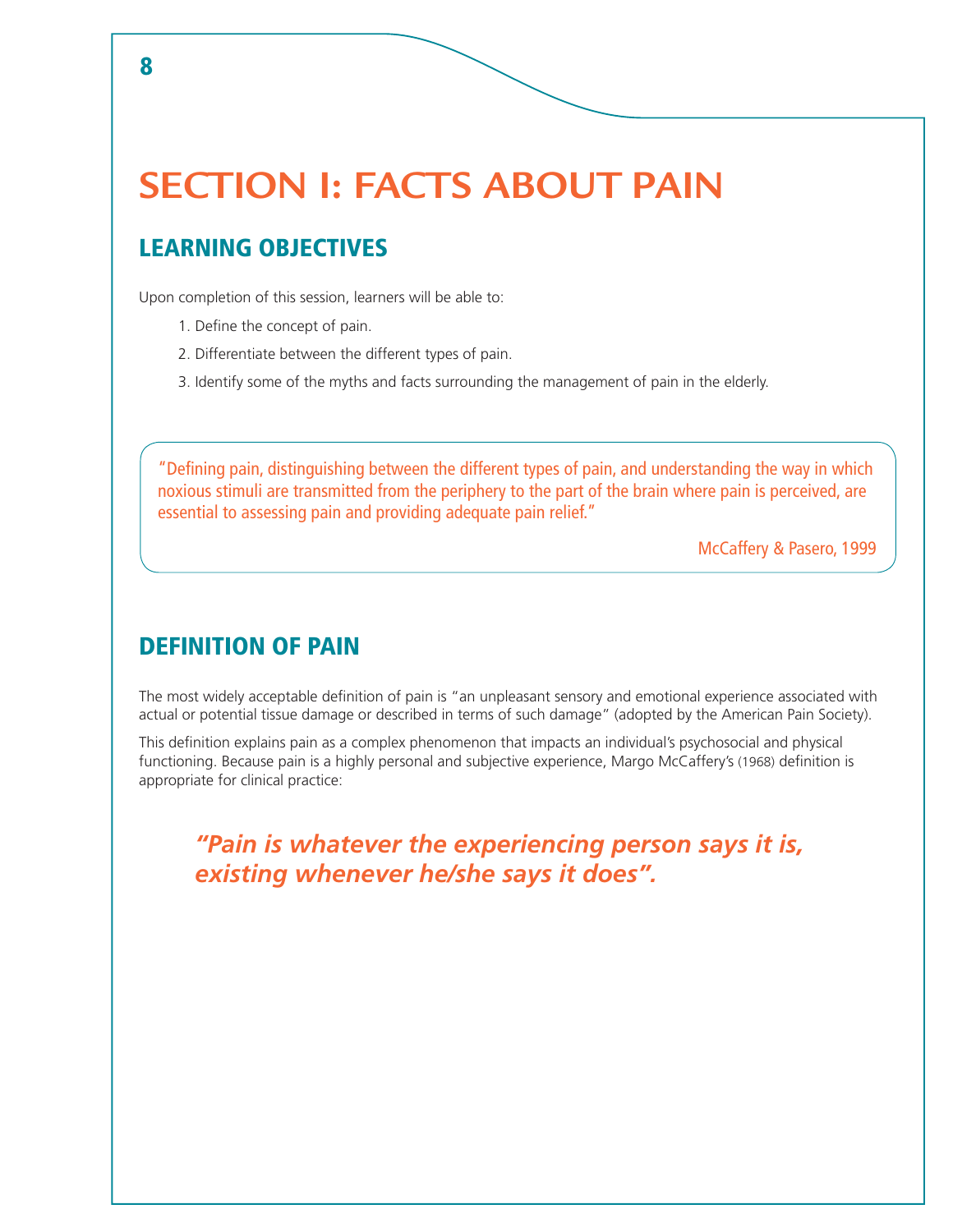## TYPES OF PAIN

General discussions of pain often refer simply to three types:

- 1) Acute (brief that subsides as healing takes place)
- 2) Cancer
- 3) Chronic non-malignant pain *"persistent pain"*

Classification of pain by inferred pathology:

- 1) Nociceptive Pain
- 2) Neuropathic Pain

### Nociceptive Pain

**A**. Somatic Pain

**B**. Visceral Pain

**Nociceptive Pain:** Normal processing of stimuli that damages normal tissues or has the potential to do so if prolonged; usually responsive to non-opioids and/or opioids.

- **A.** Somatic Pain arises from bone, joint, muscle, skin or connective tissue. It is usually aching or throbbing in quality and is well localized.
- **B.** Visceral Pain arises from visceral organs such as the heart, GI tract, and pancreas. This may be sub-divided:
	- Tumor involvement of the organ capsule that causes aching and fairly well localized pain.
	- Obstruction of hollow viscous, which causes intermittent cramping and poorly localized pain.

### Neuropathic Pain

- **A**. Centrally Generated Pain
- **B**. Peripherally Generated Pain

**Neuropathic Pain:** Abnormal processing of sensory input by the peripheral or central nervous system; treatment usually includes adjuvant analgesics.

**A.** Centrally Generated Pain

1. Injury to either the peripheral or central nervous system e.g. phantom pain may reflect injury to the peripheral nervous system.

2. Sympathetically maintained pain associated with dysregulation of the automatic nervous system e.g. reflex sympathetic dystrophy often associated with stroke.

**B.** Peripherally Generated Pain

1. Pain that is felt along the distribution of many peripheral nerves e.g. diabetic neuropathy.

2. Pain that is usually associated with a known peripheral nerve injury. Pain is felt at least partly along the distribution of the damaged nerve.

(McCaffery & Pasero, 1999)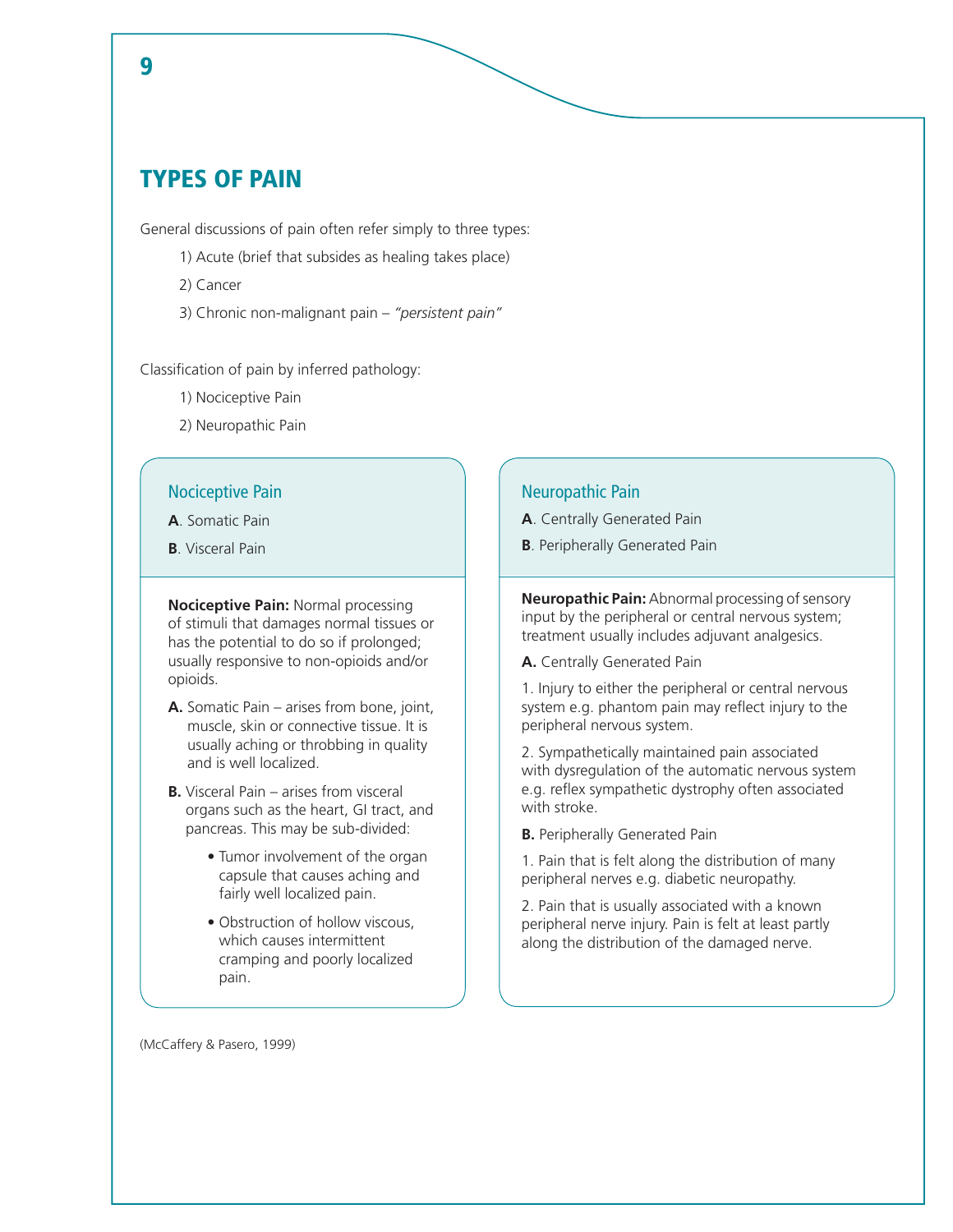### **"Pain, whatever its source, is one of the most common complaints of the elderly"** (Sarvis, 1995).

**The prevalence of pain in the elderly** who live in long-term care is considered to be extremely high. Ebersole & Hess (1999), suggest that it might be as high as 85 percent due to the presence of conditions that cause chronic pain such as arthritis, peripheral vascular disease, etc.

The aged are at high risk for pain. They have lived longer and have a greater chance of developing degenerative and pathological conditions. Several conditions may be present simultaneously which makes assessment and treatment more challenging.

### **Fact and Fiction about Pain in the Elderly**

### Myth: Pain is expected with aging.

Fact: Pain is not normal with aging. The presence of pain in the elderly necessitates aggressive assessment, diagnosis and management similar to younger individuals.

### Myth: Pain sensitivity and perception decrease with aging.

Fact: Research is conflicting regarding age-associated changes in pain perception, sensitivity, and tolerance. Consequences of belief in this myth may mean needless suffering and under treatment of pain and underlying cause.

### Myth: If an elderly person does not complain of much pain, they must not be in pain.

Fact: Older individuals may not report pain for a variety of reasons. They may fear the meaning of pain, diagnostic workups, or pain treatments. They may think pain is normal.

### Myth: A person who appears to have no functional impairment and is occupied in activities of daily living must not have significant pain.

Fact: People have a variety of reactions to pain. Many individuals are stoic and refuse to "give in" to their pain. Over extended periods of time, the elderly may mask any outward signs of pain.

Myth: Narcotic medications are inappropriate for the elderly with chronic non-malignant pain.

Fact: Opioid analgesics are often indicated in non-malignant pain.

#### Myth: Potential side effects of narcotic medication make them too dangerous to use in the elderly.

Fact: Narcotics may be used safely in the elderly. Although the elderly may be more sensitive to narcotics, this does not justify withholding narcotics and failing to relieve pain.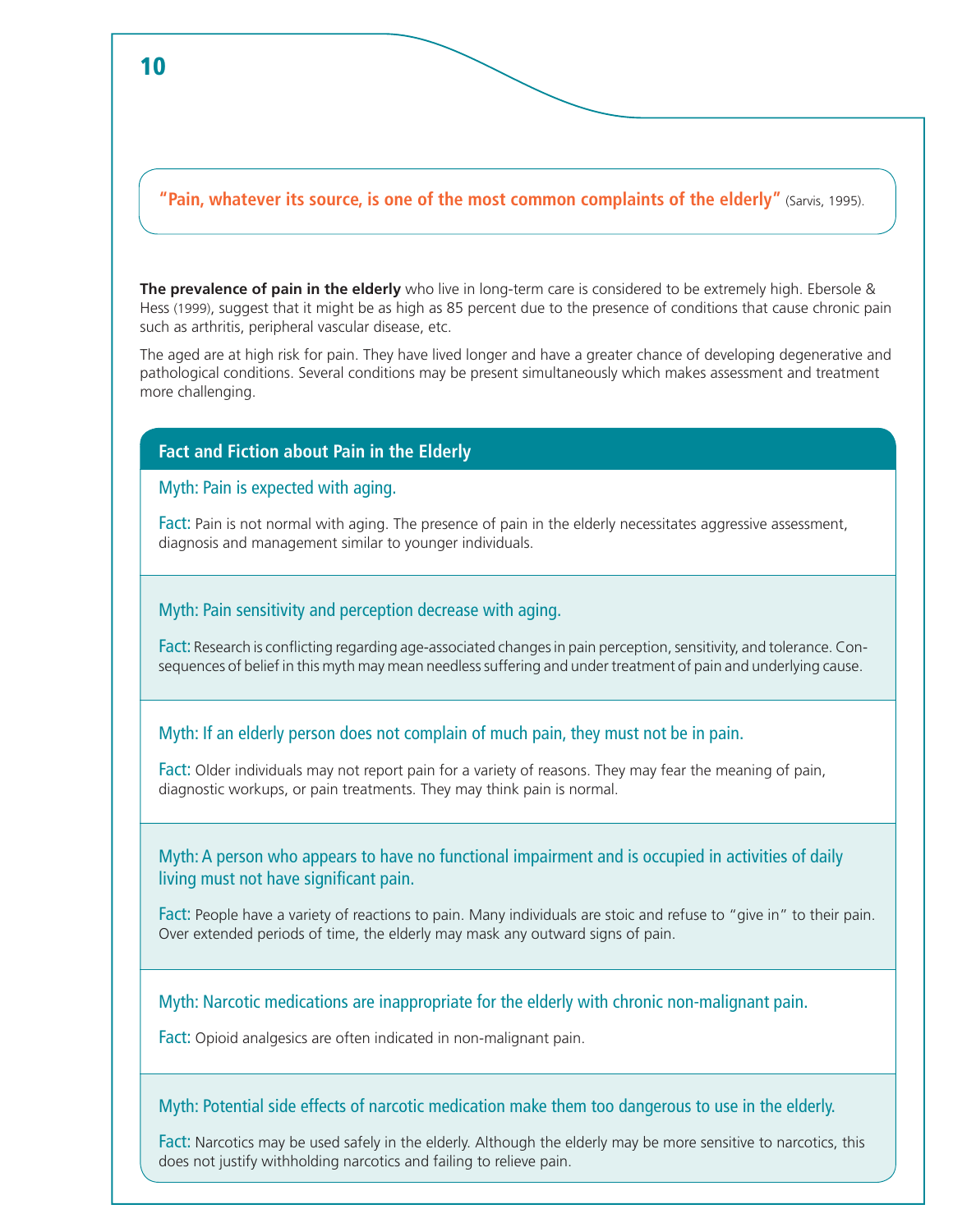| <b>SECTION I: Recap</b>                                                                                      |  |
|--------------------------------------------------------------------------------------------------------------|--|
| 1. Pain radiating from the left side of the chest into the left jaw, could be defined as :                   |  |
|                                                                                                              |  |
|                                                                                                              |  |
|                                                                                                              |  |
|                                                                                                              |  |
|                                                                                                              |  |
|                                                                                                              |  |
|                                                                                                              |  |
|                                                                                                              |  |
|                                                                                                              |  |
|                                                                                                              |  |
| 7. Older individuals may not report pain because they think that pain is a normal part of the aging process. |  |
| False $\Box$<br>True                                                                                         |  |
|                                                                                                              |  |
|                                                                                                              |  |
|                                                                                                              |  |
|                                                                                                              |  |
|                                                                                                              |  |
|                                                                                                              |  |
|                                                                                                              |  |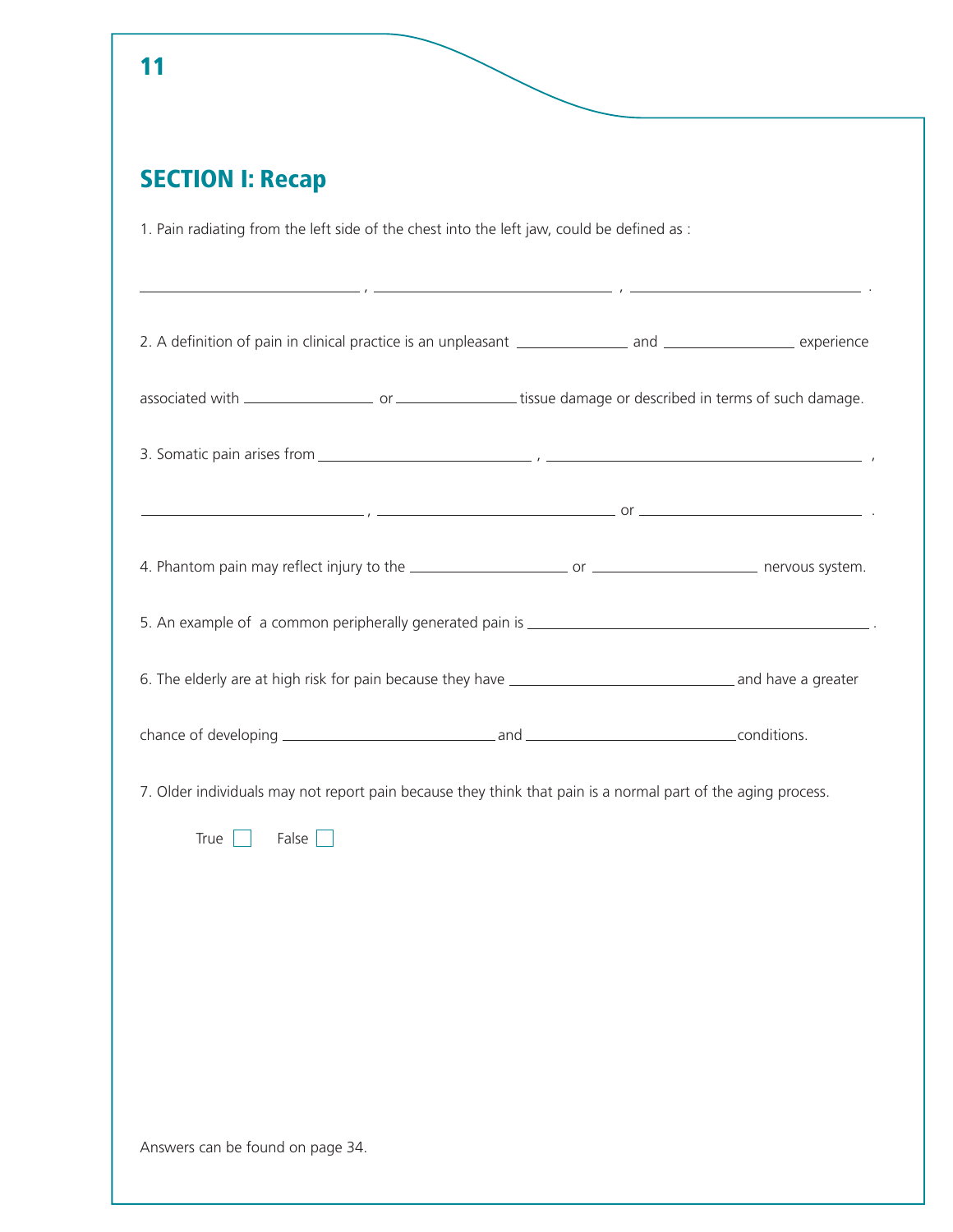## **SECTION II: ASSESSMENT**

## LEARNING OBJECTIVES

Upon completion of this section, the learner should be able to:

- 1. Understand the twelve principles for pain assessment and management.
- 2. Discuss screening markers for the verbal/cognitively intact and non-verbal/non-cognizant resident.
- 3. Identify factors that affect the older person's pain experience.
- 4. Identify barriers that interfere with pain assessment and treatment in the elderly.
- 5. Describe data to include in a pain assessment.

**Let's begin by reviewing the 12 principles for pain assessment and management as presented in the Registered Nurses' Association of Ontario's best practice guideline, Assessment and Management of Pain.**

- 1. Patients have the right to the best pain relief possible.
- 2. Unrelieved acute pain has consequences and nurses should prevent pain where possible.
- 3. Unrelieved pain requires a critical analysis of pain-related factors and interventions.
- 4. Pain is a subjective, multidimensional and highly variable experience for everyone regardless of age.
- 5. Nurses are legally and ethically obligated to advocate for change in the treatment plan where pain relief is inadequate.
- 6. Collaboration with patients and families is required in making pain management decisions.
- 7. Effective pain assessment and management is multidimensional in scope and requires coordinated interdisciplinary intervention.
- 8. Clinical competency in pain assessment and management demands ongoing education.
- 9. Effective use of opioid analgesics should facilitate routine activities such as ambulation, physiotherapy, and activities of daily living.
- 10. Nurses are obligated to participate in formal evaluation of the processes and outcomes of pain management at the organizational level.
- 11. Nurses have the responsibility to negotiate along with other health care professionals for organizational change to facilitate improved pain management practices.
- 12. Nurses advocate for policy change and resource allocation that will support effective pain management.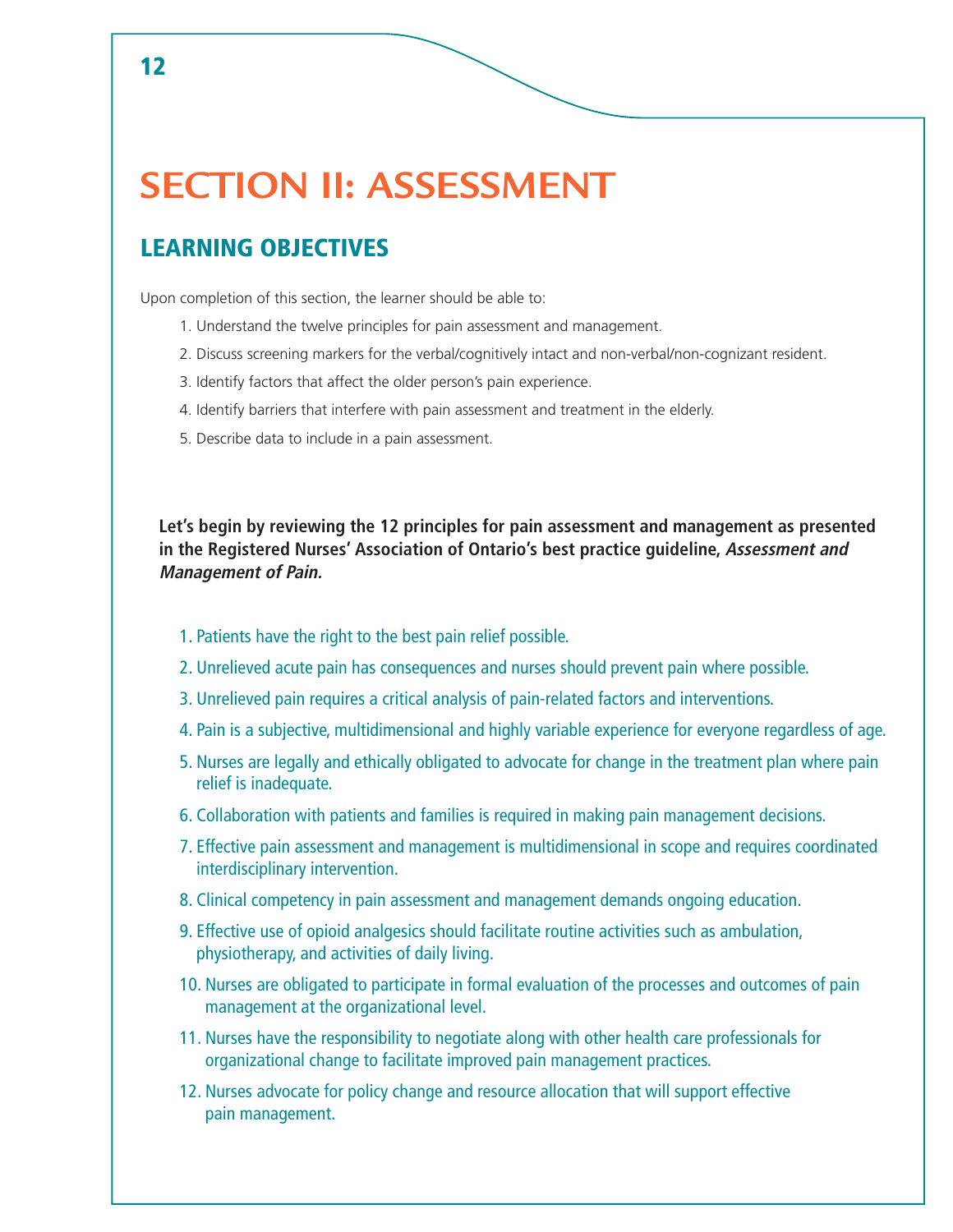### **Note**

 $\mathbb{C}^{\mathbb{Z}}$ 

**RNAO's best practice guideline for the Assessment and Management of Pain, recommends that all residents at risk for pain be screened for the presence of pain at least once a day. The Joint Commission on Accreditation now advocates assessment of pain as the 5th Vital Sign.** 

## SCREENING FOR PAIN

Self-report is the 'gold standard' and primary source of assessment for the verbal, cognitively intact resident. This may include caregiver and family reports for the non-verbal or non-cognizant resident.

Because self-report is the most reliable indicator of pain, every effort should be made to speak with residents/ families/caregivers about their pain, ache, or discomfort. Recent research has shown that even individuals with significant cognitive impairment may be able to use a pain rating scale (Ferrelle, Ferrelle, River, 1995). Findings from this study suggest that self-report and using a pain rating scale can be best accomplished by allowing sufficient time for the resident to process the information and then respond.

### **Additional Screening Markers (non-verbal, non-cognizant)**

- Any change in condition
- Diagnosis of a chronic, painful disease
- History of chronic, unexpressed pain
- Taking medication for > 72 hours
- Distress related behaviours or facial grimaces
- Family/others indicate pain is present

### Factors to consider in the assessment and management of pain in the elderly

### **Factors Influencing a Resident's Response to Pain:**

- Past pain experience
- Cultural
- Gender
- Significance of pain
- Depression
- Fatigue
- Altered pain stimulus transmission
- Decrease in inflammatory response (Ebersole, Hess, 1998).

### **Nurses' Misconceptions about the Resident's Pain Experience:**

- Residents are not experts about their pain – health professionals are
- Older residents should expect to have pain
- Pathology and test results determine the existence and intensity of pain
- Residents in pain should have observable signs
- Chronic pain in the elderly is not as serious a problem as acute pain
- If residents do report that they are in pain, they will use the term 'pain'

(Ebersole, Hess, 1998).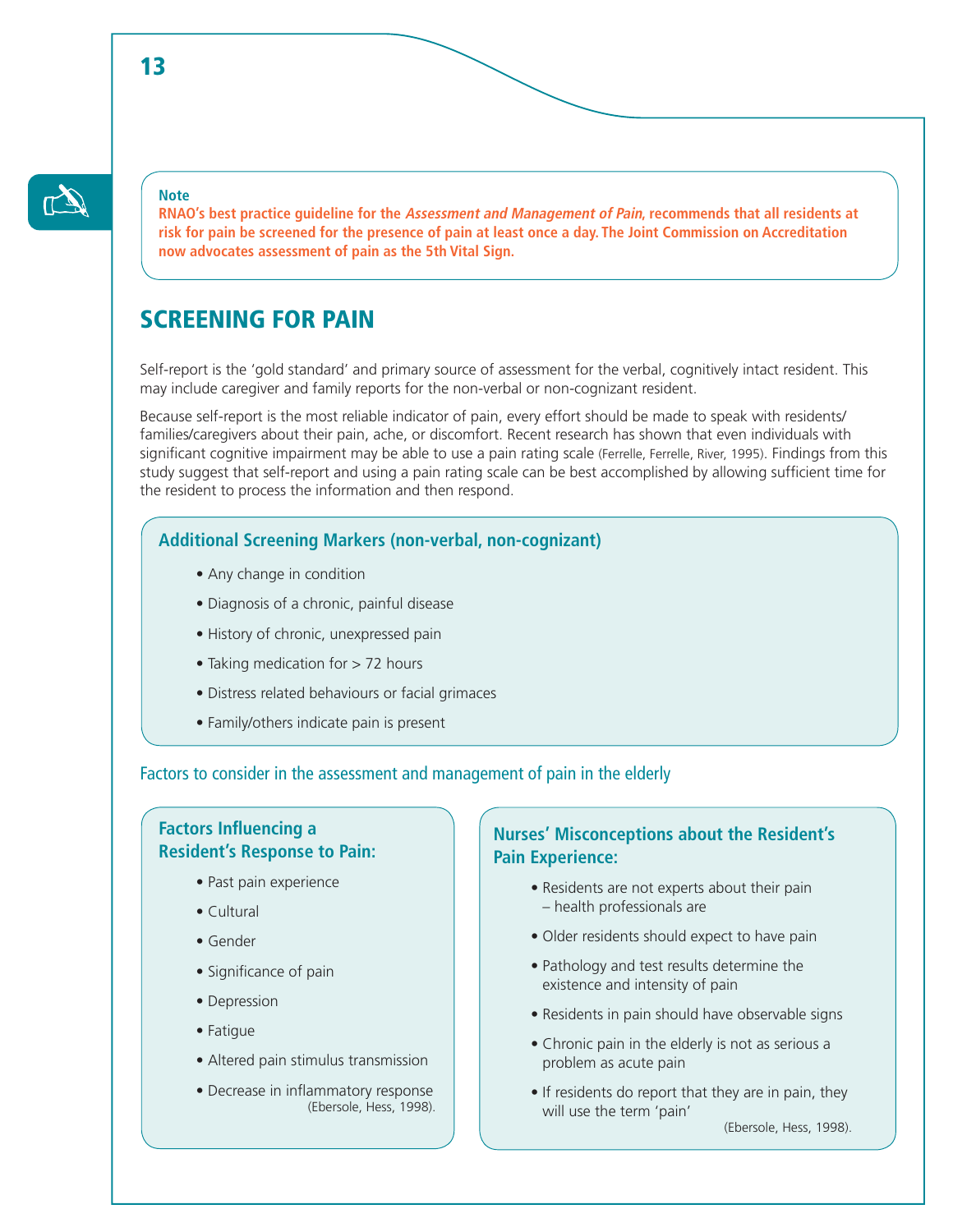

### Barriers in assessing and treating pain in the elderly

- The elderly often under report pain because it is often considered a normal part of aging.
- The elderly sometimes choose to suffer in silence. This may be a culturally orientated response to pain or may be related to the high cost of medications and/or inability to access medical care.
- Caregivers' and other's misconceptions of the pain experience can influence the elderly person's pain.
- Elderly persons with cognitive impairments or communication challenges may not be able to make their pain needs heard. Nurses must be observant of subtle clues such as guarding, wincing, moaning etc.
- The ability of elderly persons to swallow pills easily may be impaired due to dry mouth, swallowing difficulties or ill-fitting dentures.

### **Barriers that interfere with pain assessment and treatment in the elderly:**

- Under reporting of pain
- Choosing to suffer in silence
- Perception of pain by others
- Cognitive functioning
- Fear of losing self-control
- Fear of addiction
- Inability to swallow pills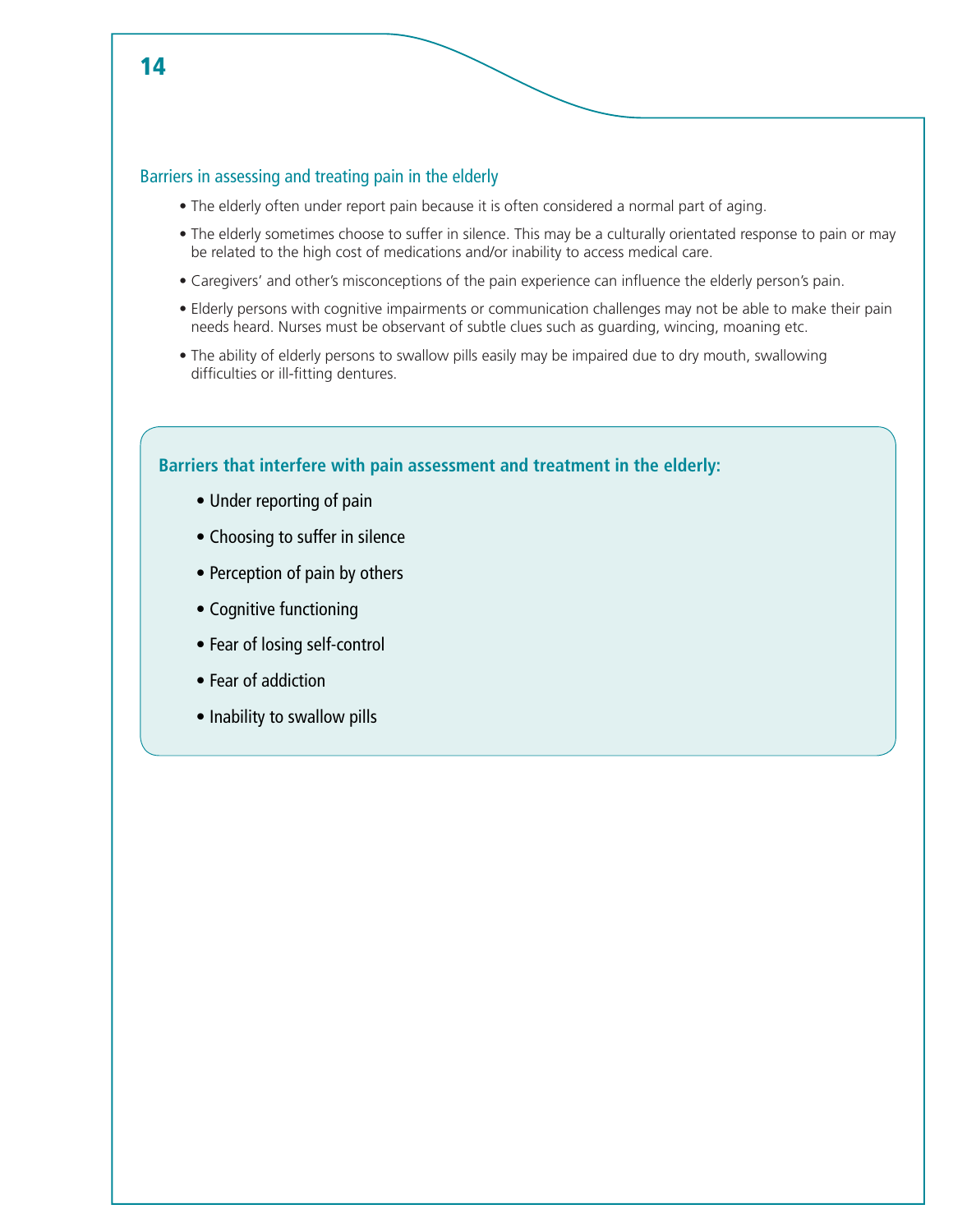## ASSESSMENT TOOLS

There are a number of systematic, validated pain assessment tools available to assist you with your pain assessment (see Appendix E in the *Assessment and Management of Pain* guideline).

The tool that you select should reflect the following basic parameters of pain:

- Location of pain
- Effect of pain on function and activities of daily living
- Level of pain at rest and during activity
- Medication usage and adverse effects
- Provoking and precipitating factors
- Quality of pain (in the resident's words achy, hurting)
- Radiation of pain does it extend beyond the site?
- Severity of the pain (intensity, 0-10 scale)
- Pain related symptoms
- Timing (constant, occasional)

### Tools to Assess the Intensity of Pain (established validity)

- Visual Analogue Scale (VAS)
- Numeric Rating Scale (NRS)
- Verbal Scale
- Faces Scale
- Behavioural Scale



The supplement to the *Assessment and Management of Pain* guideline includes a new tool for assessing pain in non-communicative adults. Visit www.rnao.org/bestpractice to view the Checklist of Non-Verbal Pain Indicators.

### 15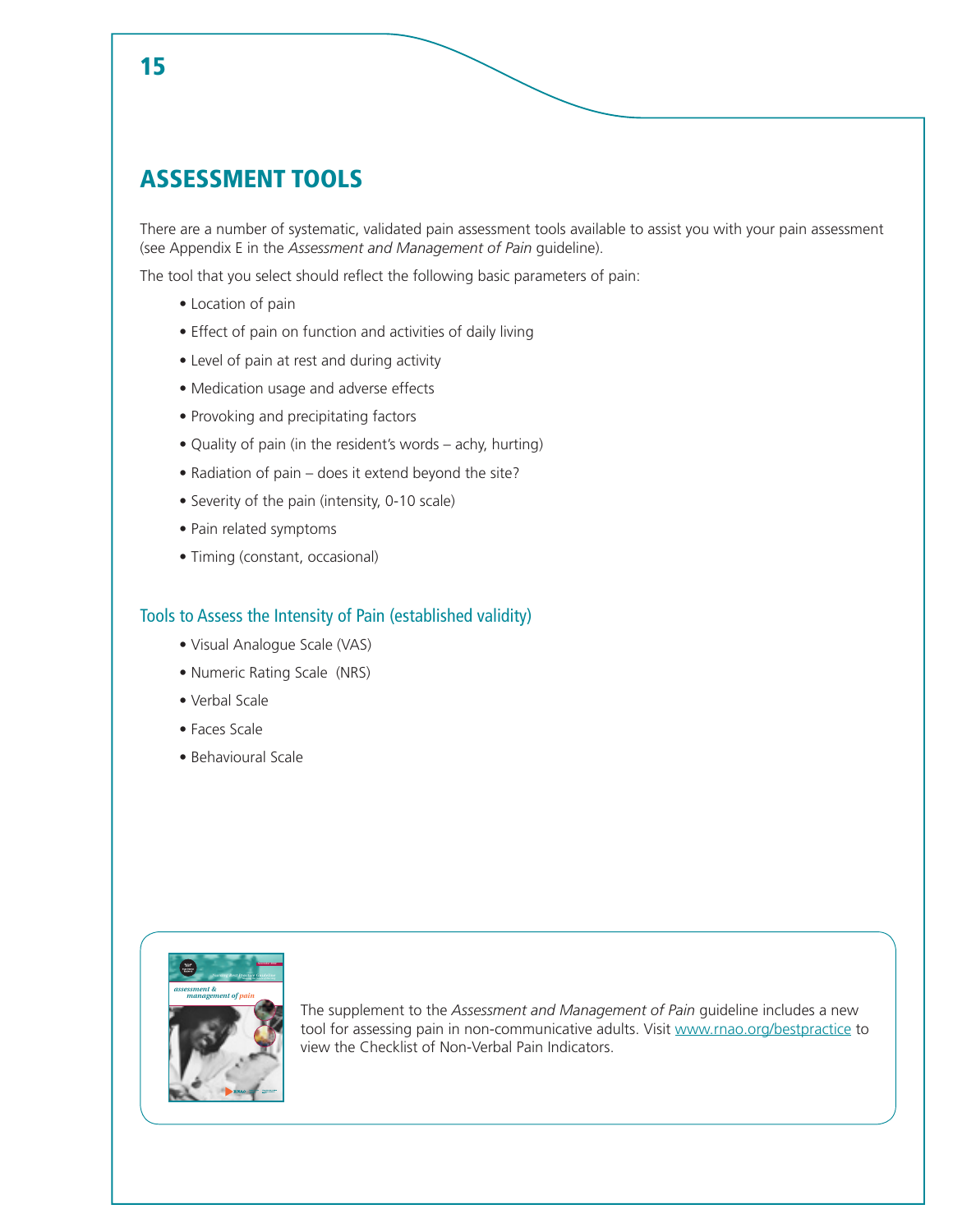Mnemonics (can be helpful to structure a baseline assessment of pain)

| Sample #1                         | Sample #2                                                                            | Sample #3                                                                                                      |
|-----------------------------------|--------------------------------------------------------------------------------------|----------------------------------------------------------------------------------------------------------------|
| <b>PQRST</b>                      | <b>PAINED</b>                                                                        | <b>OLD CART</b>                                                                                                |
| $P$ – provoking or precipitating  | $P$ – place – location(s) of                                                         | $O$ – onset – when did the                                                                                     |
| factors                           | the pain                                                                             | pain start?                                                                                                    |
| $Q$ – quality of pain (resident's | $A$ – amount –refers to pain                                                         | $L$ – location – where is your                                                                                 |
| description - sharp, achy etc.)   | intensity                                                                            | pain?                                                                                                          |
| $R$ – radiation of pain (does the | $I$ – intensifiers- what makes                                                       | $D$ – duration – persistent,                                                                                   |
| pain extend from the site?)       | the pain worse                                                                       | periodic?                                                                                                      |
| $S$ – severity of the pain        | $N$ – nullifiers - what makes                                                        | $C$ – characteristics – what                                                                                   |
| (intensity 1-10)                  | the pain better                                                                      | does it feel like?                                                                                             |
| $T -$ timing                      | $E$ – effects – effects of pain on                                                   | $A$ – aggravating factors -                                                                                    |
| (occasional v.s. constant)        | quality of life                                                                      | what makes the pain worse?                                                                                     |
|                                   | $D -$ descriptors $-$ of the<br>quality of pain (aching,<br>burning, throbbing etc.) | $R$ – relieving factors – what<br>makes the pain better?                                                       |
|                                   |                                                                                      | $T$ – treatment - what<br>medications work for you?<br>- do you have adverse effects<br>from your medications? |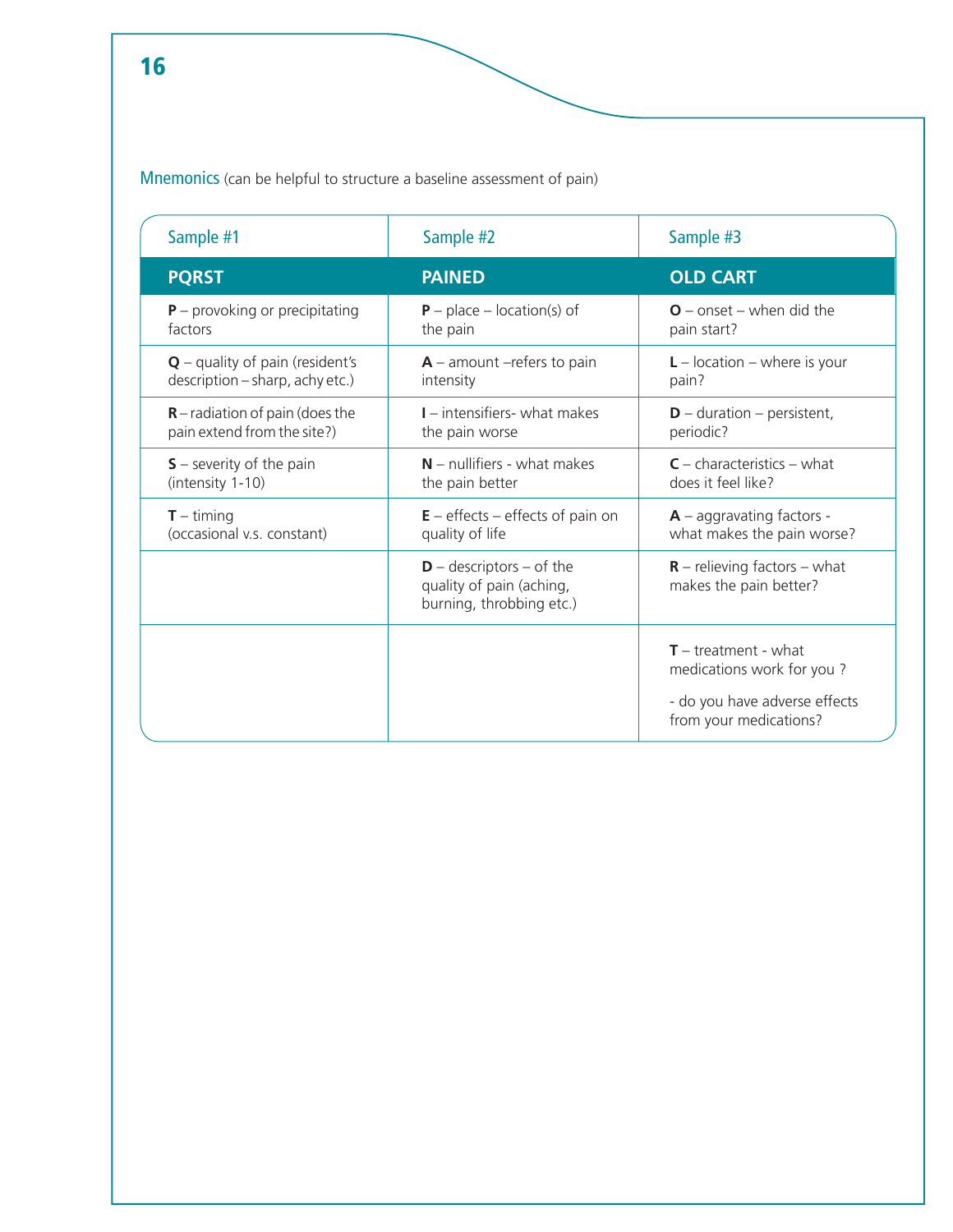This is an opportunity to use your Reflective Thinking Skills

### **CASE STUDY:**

Mrs. V is a 85 year old woman who has just been re-admitted to your unit following a brief stay in an acute care hospital. Mrs. V has a diagnosis of dementia. Prior to admission to the hospital she was mobile but because of the dementia was unable to participate in her care and other activities of daily living. She was sent to hospital because of a fall which resulted in a # L hip.

When you receive the resident, she is moaning loudly and her eyes are tightly closed. She is very rigid and grimaces when you attempt to move her in bed. Placing the resident on her R side and supporting the L leg appears to relax her and the moaning is less intensive.

Several of her children are at her bedside and look to you to help their mother.

1. How would you classify the type of pain that Mrs. V is experiencing? (generally and by inferred pathology)

, , .

2. What screening tools/markers would you use to assess/monitor Mrs. V's pain?

3. Would the family play a role in the assessment process? If yes, what would be the role?

4. Name three other factors that you may want to consider as part of the assessment process.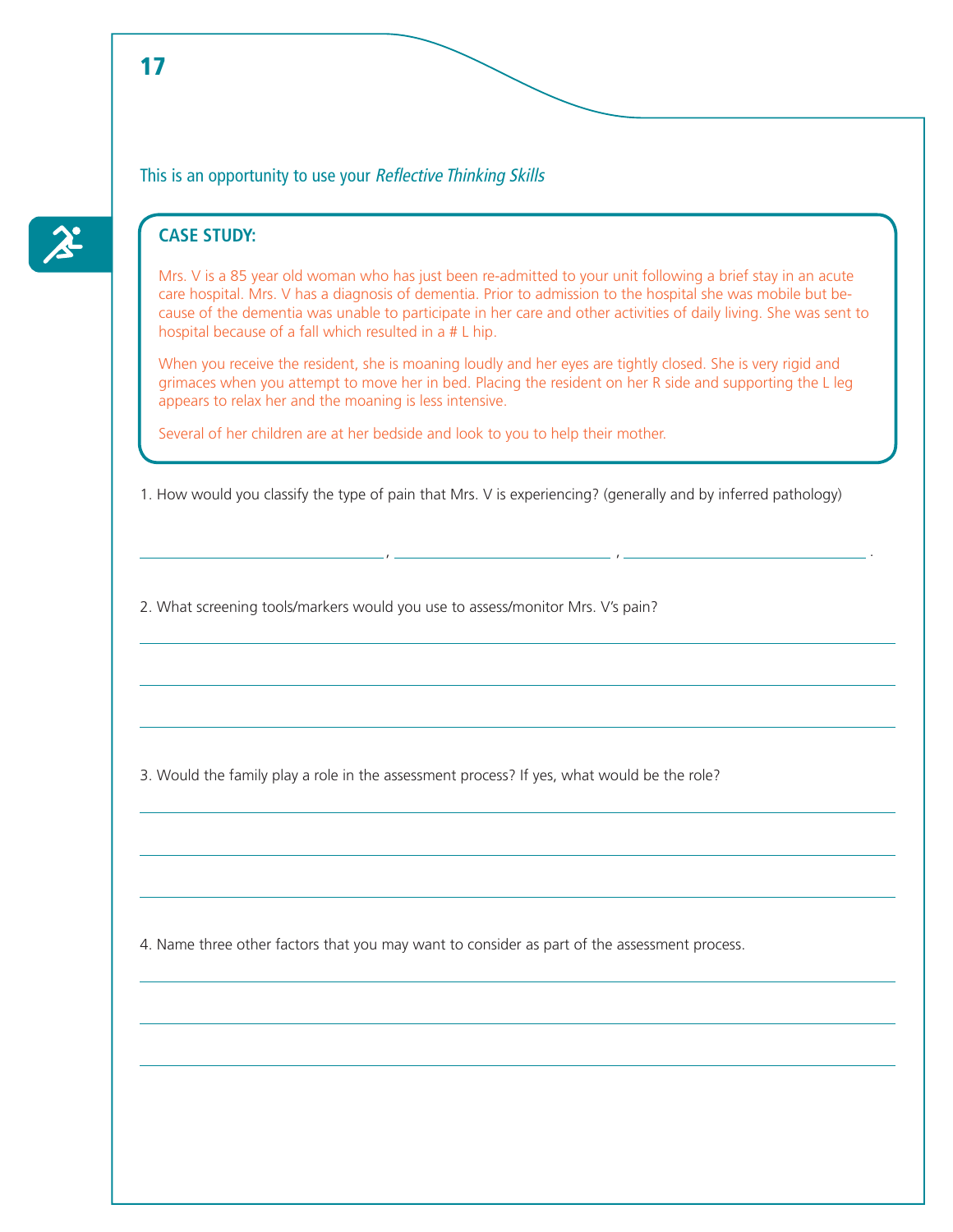5. Using the *mnemonic* **'PAINED'** and the information from the case study, complete the following chart:

| <b>Mnemonic</b> | <b>Stands for</b> | How would you assess/observe? |
|-----------------|-------------------|-------------------------------|
| P               |                   |                               |
| $\overline{A}$  |                   |                               |
|                 |                   |                               |
| <b>N</b>        |                   |                               |
| E               |                   |                               |
| D               |                   |                               |

### QUESTIONS TO CONSIDER:

- 1. Does your 'home' have the necessary documentation systems in place to support or reinforce a standardized pain assessment approach? You may want to discuss this with your Director of Care.
- 2. Are pain assessment tools accessible to all members of the interdisciplinary team?

### You may want to capture your thoughts in the space below.

## LAST WORD:



*"Nurses are legally and ethically obliged to advocate for residents..... to ensure that the most effective pain relieving strategies are utilized in promoting resident comfort and the relief of pain"* (RNAO, 2007, p36).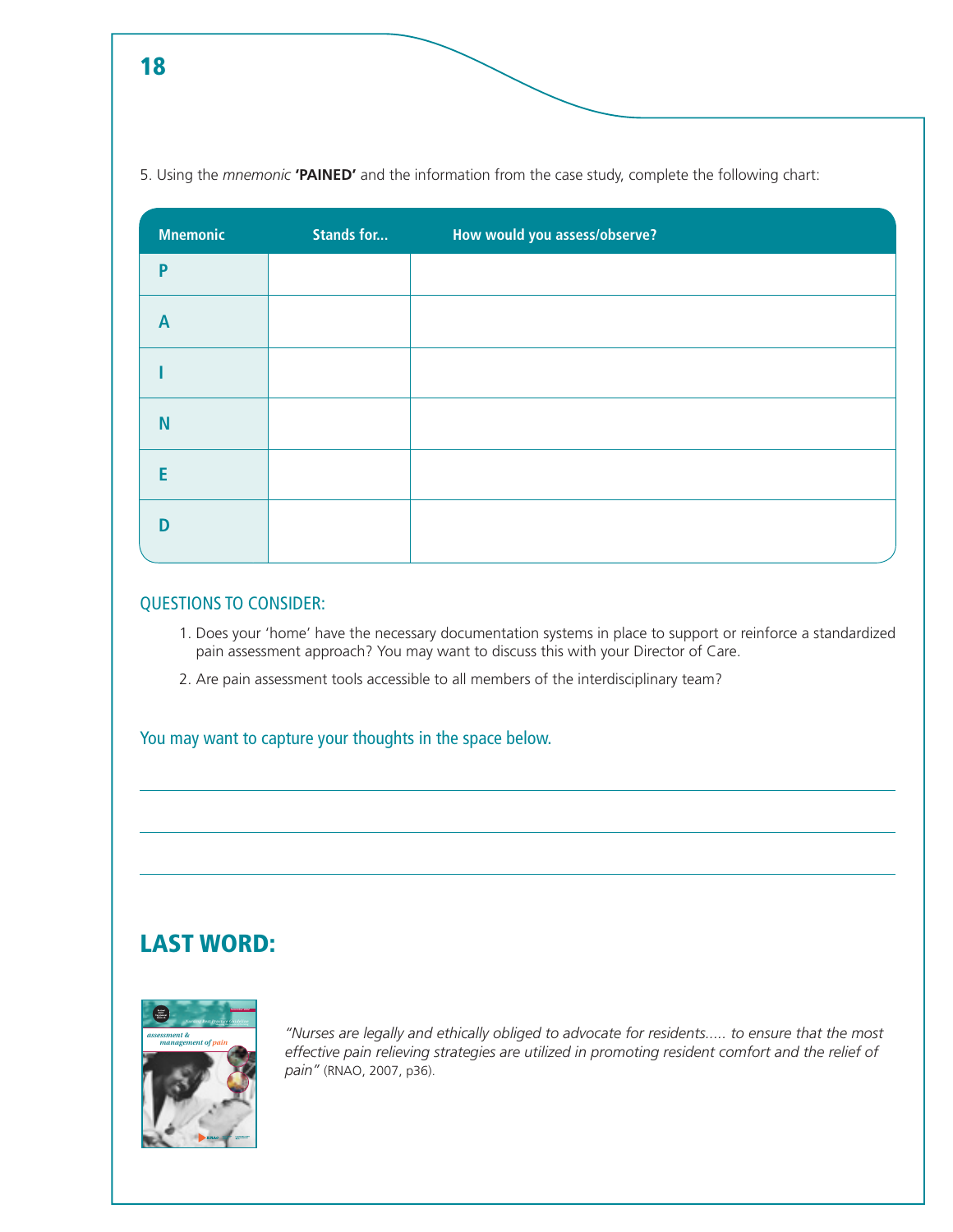## **SECTION III: MANAGEMENT AND MONITORING OF PAIN**

## LEARNING OBJECTIVES

Upon completion of this section, you will be able to:

- 1. Describe the principles of pharmacological pain management in elderly persons.
- 2. Describe the 'steps' in managing pain using pharmacological therapies.
- 3. Discuss common adverse effects of opioids in the elderly.
- 4. Identify other non-pharmacological modalities for pain management.
- 5. Describe the components of an on-going monitoring plan for assessing the intensity of pain and the effectiveness of treatment interventions.
- 6. Apply the principles of pain management in a case study.

### **Consequences of Unrelieved Pain:**

- Alteration in quality of life
- Depression and hopelessness
- Muscle tension
- Delayed gastric and bowel function
- Decreased mobility
- Shallow breathing and cough suppression
- Pneumonia
- Skin breakdown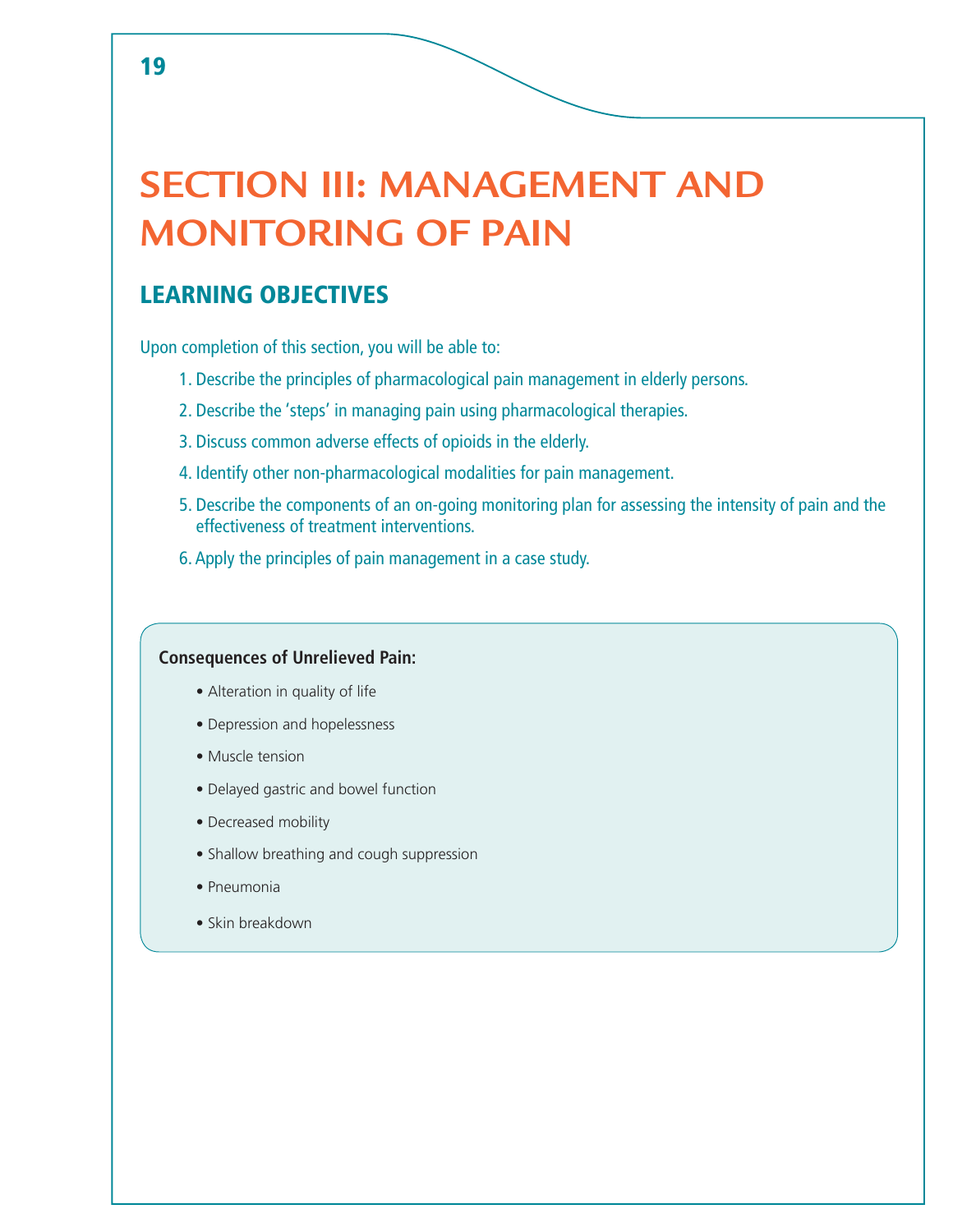## PHARMACOLOGICAL PAIN MANAGEMENT



20

"Effective pain management is dependent upon accurate assessment of pain and the development of a holistic approach to pain that includes non-pharmacological and pharmacological methods for treatment" (RNAO, 2007, pg. 50).

### Principles of Pharmacological Pain Management in Elderly Persons

- 1. Use a combination of pharmacological and non-pharmacological pain management strategies.
- 2. Give adequate amounts of medication at the appropriate frequency to control pain based on *regular assessment*.
- 3. Use round the clock dosing: avoid PRN dosing.
- 4. Use a combination of drugs that potentiate each other.
- 5. With narcotic analgesic drugs, start low and increase dose slowly.
- 6. Anticipate and prevent side effects common in the elderly person.
- 7. Consult an Equianalgesic Potency Table when changing medications.

(Ebersole & Hess, 1995).

### Physiological Changes in Aging (absorption, metabolism, elimination of drugs)

The normal aging process changes the way the body metabolizes and eliminates drugs. As a result, the elderly are more sensitive to both the therapeutic and toxic effects of analgesics.

In the absence of disease, absorption is basically unimpaired.

The microsomal enzyme system of the liver is the primary site of drug metabolism. Studies on the effects of aging and/or disease show that there is a decrease in blood flow to the liver resulting in decreased hepatic clearance; thus the time the medication stays in the system is increased.

Distribution of a drug depends on the adequacy of the circulatory system. Altered cardiac output and sluggish circulation delay the arrival of medication to the target area as well as retard the release of a drug, or its by- products, from the body.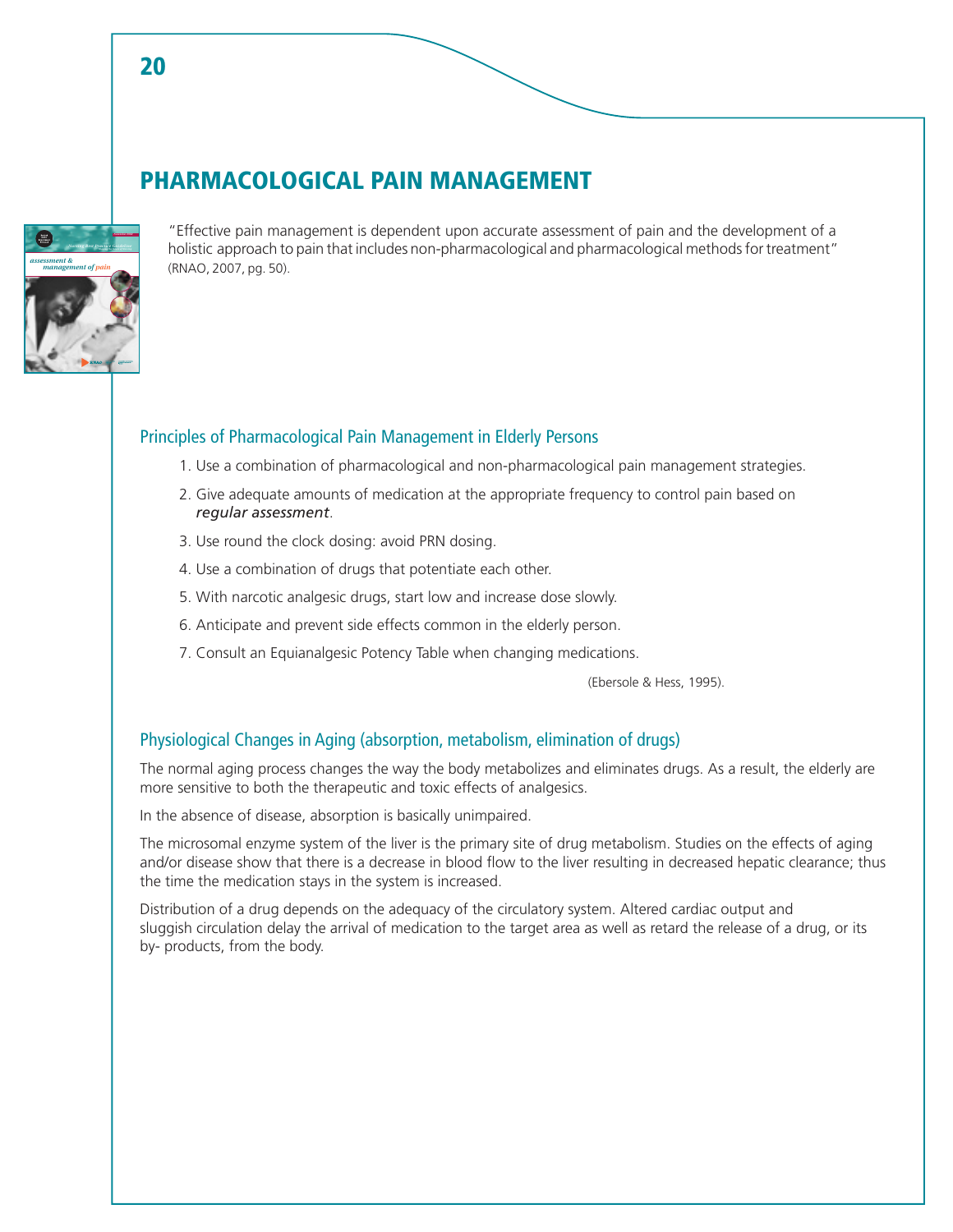### Steps in the management of pain using pharmacological methods (Analgesic Ladder)

Studies show that using a step-wise approach to the selection of analgesic for pain relief has proved to be most effective. This approach can be understood by following the analgesics guidelines from the Analgesic Ladder (Appendix A). It is important to note that use of analgesia should begin at the step appropriate for the severity of the pain, not necessarily at step 1.

Dosing for the elderly person requires careful titration including frequent assessment and dosing adjustment to optimize pain relief while monitoring and managing side effects.

### **STEP I**

Start with simple analgesics and medications that are effective in the treatment of mild pain (1-3/10) on the Numeric Rating Scale. These include the non-opioids:

- Acetaminophen (Tylenol)
- Non- steroidal anti-inflammatory (NSAIDS) e.g. ibuprofen
- COX-2 inhibitors (Celecobix)

### **STEP II**

Weak opioids (as defined by the *Analgesic Ladder*) are the mainstay of treatment for moderate to severe pain (4-6/10) on the Numeric Rating Scale.

Common medications are:

- Codeine
- Oxyodone

### **STEP III**

Strong opioids (as defined by the *Analgesic Ladder*) are the drugs used for severe pain (7-10/10) on the Numeric Rating Scale.

Common medications are:

- Morphine
- Hydromorphone
- Methadone
- Fentanyl

Adjuvant analgesics - may be added to a treatment plan that includes non-opioid and opioid analgesics or as a primary therapy in certain painful disorders.

For a list of adjuvant medications see Appendix B.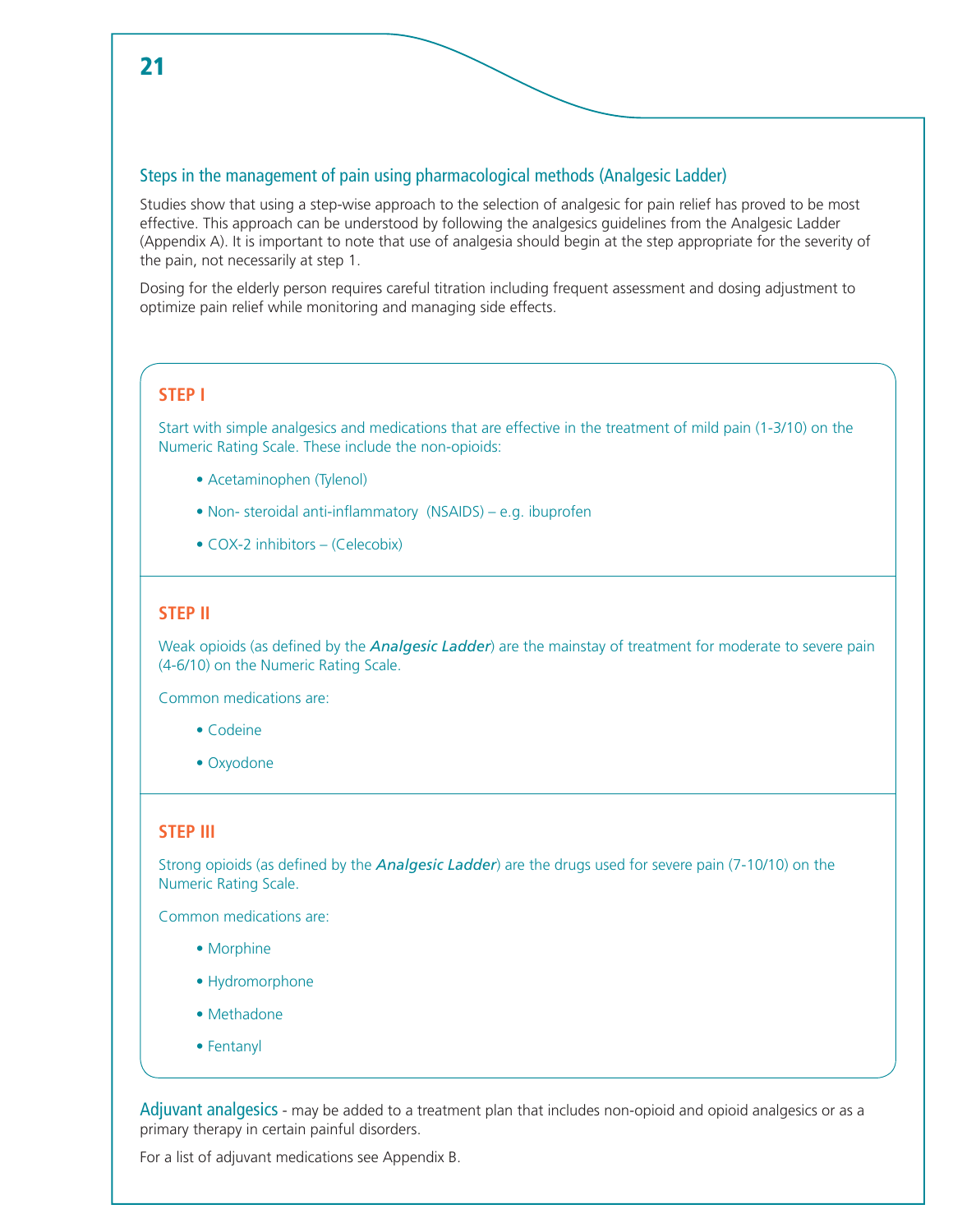### **Other factors to consider in selecting opioids**

- Pain pattern
- Presence of renal, gastrointestinal or cognitive dysfunction
- Lifestyle
- Existing medications
- Specific type of pain



**The use of meperidine (Demerol) is not recommended for the elderly, particularly in the treatment of chronic pain because of the build-up of the toxic metabolic normeperidene, which can cause seizures and dysphoria, and is not reversible by naloxene.**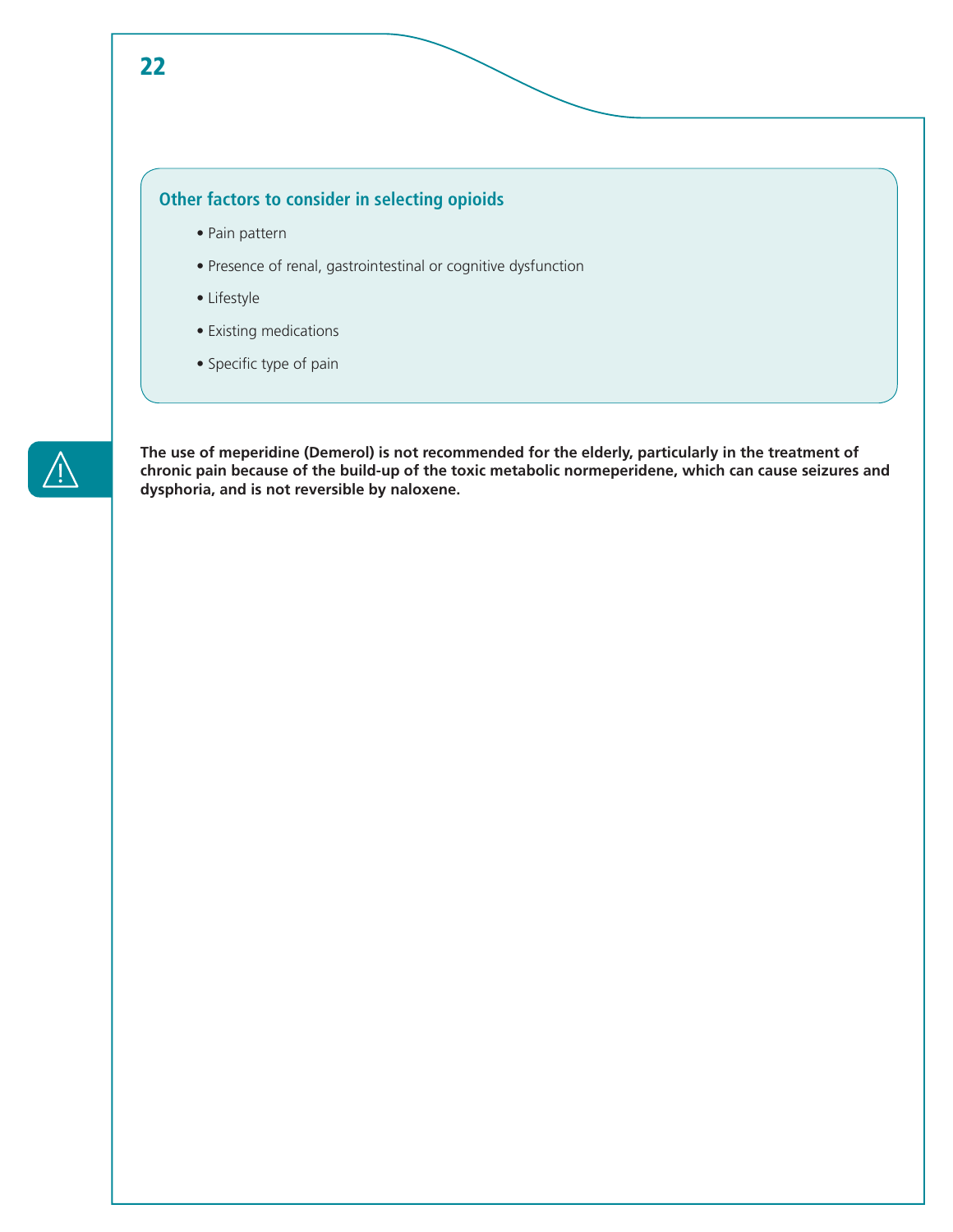### **Principles for Optimizing Pain Relief for Opioids:**

- Timing of the analgesic is appropriate (duration) of action, peak effect, and half-life
- Individualized to the resident
- Administered on a regular schedule
- Principles of dose titration are used to reach the dosage that relieves pain with minimum side effects
- Pain that occurs between regular dosing of analgesic (breakthrough pain) is treated promptly
- An equianalgesic table is used to ensure equivalency between analgesics when switching analgesics (see Appendix C)
- Ensure alternate routes of administration are considered when analgesics are prescribed

(RNAO, 2007).

## Common adverse effects of opioids

Nurses play an important role in the prevention of the common side effects related to the administration of opioids.

Side effects of analgesics can be more distressing to individuals than pain and this may become a barrier to adherence with the pain medication regime.

Nausea and constipation are the most common side effects. All residents who are prescribed opioids should also be prescribed an antiemetic and a laxative on an "as needed basis."

| <b>COMMON</b><br><b>ADVERSE EFFECTS</b> | <b>LESS FREQUENT</b><br><b>ADVERSE EFFECTS</b> | <b>RARE</b><br><b>ADVERSE EFFECTS</b> |
|-----------------------------------------|------------------------------------------------|---------------------------------------|
| Constipation                            | Urinary Retention                              | Allergy                               |
| Nausea                                  | Pruritis                                       |                                       |
| Sedation                                | Severe Myoclonus                               |                                       |
| Dry Mouth                               | Confusion                                      |                                       |
|                                         | Agitation                                      |                                       |
|                                         | <b>Respiratory Depression</b>                  |                                       |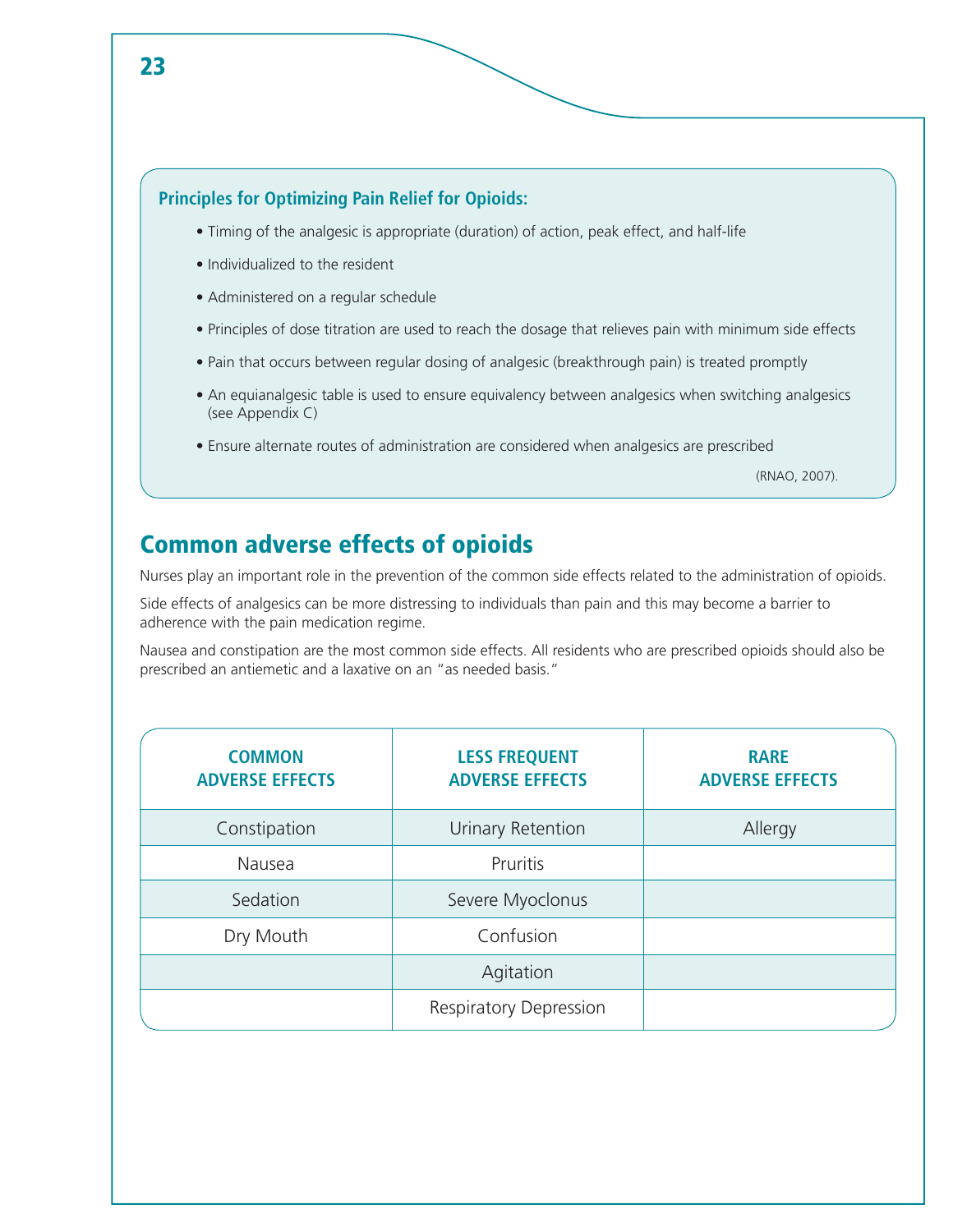### Myth:

Nurses often have the misconception that the respiratory effects of narcotics make it too dangerous to use in the elderly

### Fact:

### **RESPIRATORY DEPRESSION**

Respiratory depression is rare with titrated oral dosing.

It is very important to monitor for respiratory depression in all cases, and particular when:

- Initial dose is too high
- Titration is done too quickly
- Titration occurs in increments too large

Residents are at higher risk for respiratory depression if they have:

- COPD (Chronic Obstructive Pulmonary Disease)
- Renal Failure
- Hypothyroidism

# $\mathbb{Z}$

### **Note**

Titration – is considered at the beginning of drug therapy and repeatedly during the course of treatment

- Advocate for the least invasive pain management modality, individualized to the person
- Use the 'step-wise' approach for selection of analgesic
- Dosing should be initiated at lower dosages and increased slowly "start low and go slow"

### Breakthrough Pain

Promptly treat pain that occurs between regular doses of analgesics



"Individuals with chronic pain should have an immediate release opioid for pain break through that occurs between administration times of the 'round the clock' medication schedule" (RNAO, 2007, pg. 59).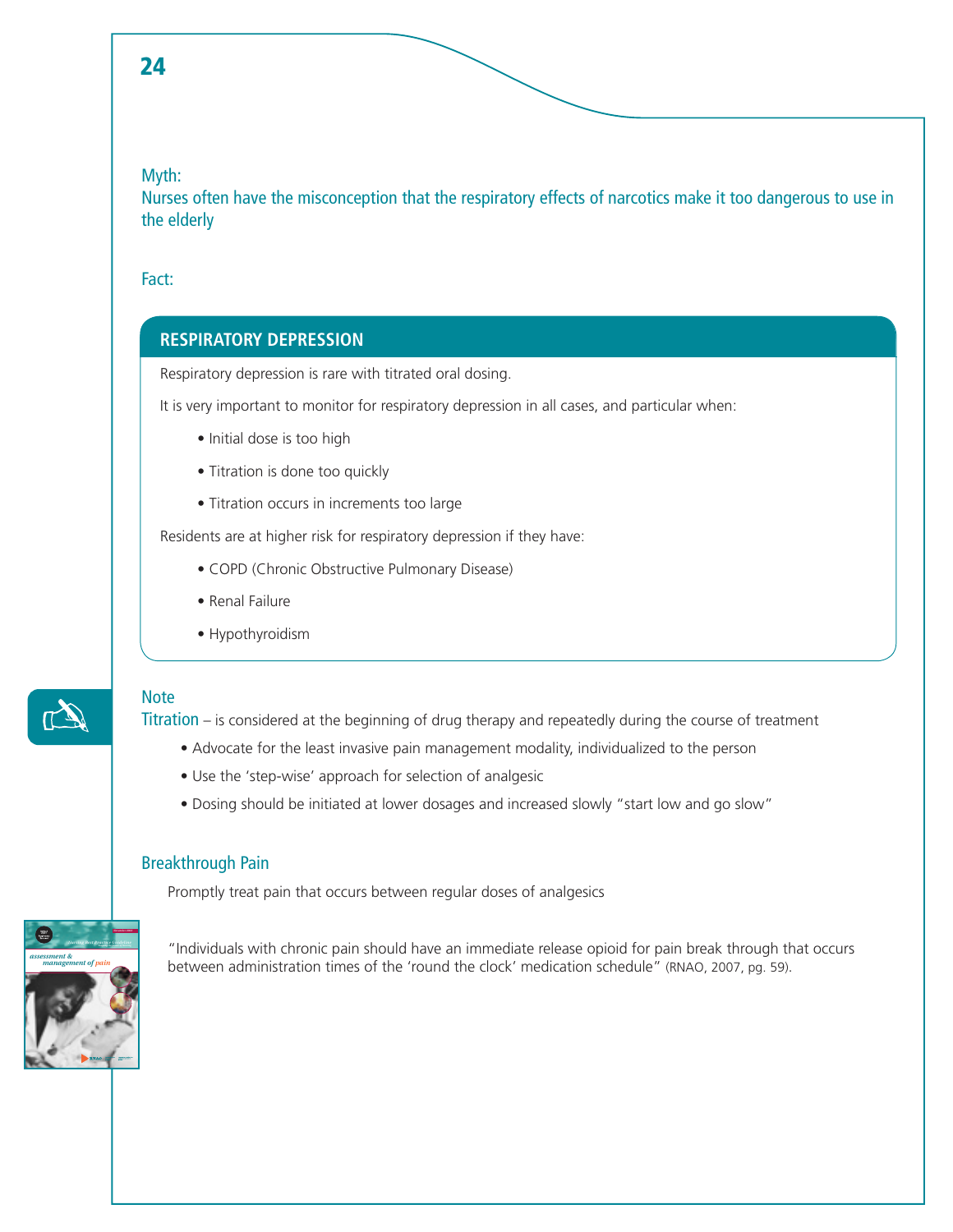## NON-PHARMACOLOGICAL PAIN MANAGEMENT

Although analgesics are the mainstay of pain management, a more systematic use of non-pharmacological pain methods has been found to be beneficial to the elderly. Heat and massage/vibration were rated by the elderly as being the most effective methods (McCaffery & Pasero, 1999).

Non-pharmacological methods should not be used as a substitute for adequate pharmacological management, but should be combined with pharmacological methods to acheive effective pain management. (RNAO, Recommendation 59).

### **Other modalities to consider**

- Heat/Cold
- Massage
- TENS (transcutaneous electrical nerve stimulation)
- Touch
- Acupuncture
- Biofeedback
- Distraction
- Relaxation, meditation, and imagery
- Hypnosis

### **Forms of distraction**

#### **Visual**

- Reading
- Watching TV
- Watching a sport
- Guided imagery

#### **Auditory**

- Humor
- Listening to music

#### **Tactile**

- Massage
- Stroking a pet
- Slow rhythmic breathing

#### **Intellectual**

- Crossword puzzles
- Card games
- Hobbies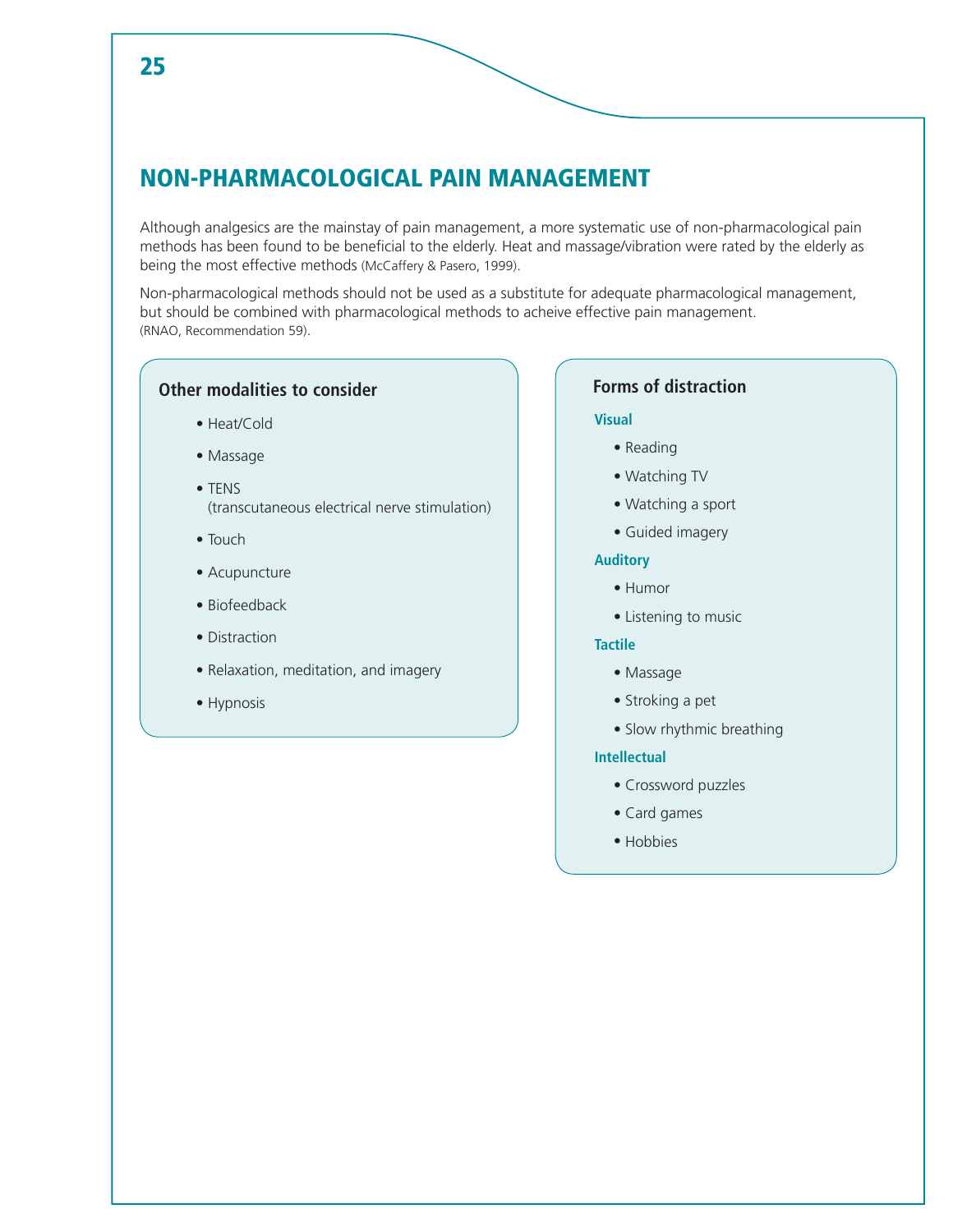## MONITORING OF PAIN AND PAIN INTERVENTIONS

**A pain monitoring tool is vital** to monitor the intensity of pain and the effectiveness of pain management strategies.



**"Evaluate the effectiveness of pain relief with analgesics at regular intervals and following a change in dose, route or timing of administration"** (RNAO, 2007, pg. 62). This is also required when introducing non- pharmacological interventions.

Monitoring tools are available for those residents who are able to verbally report the intensity of their pain. These tools are based on Visual, Numeric or Verbal Rating scales.

Monitoring tools are also available for the cognitively impaired/non-verbal resident. These tools are based on Facial Grimace and Behavioural indicators.

Please refer to RNAO's Best Practice Guideline, *Assessment and Management of Pain* for examples of monitoring tools.

The graphing of pain intensity provides an objective measure of the efficacy of the pain management interventions and provides a tool to communicate to other health care professionals involved in the resident's care.

Empowering the resident and his/her family to assist in the monitoring of the effects of pharmacological and non-pharmocological pain manament provides the opportunity for the resident and family to be active participants in the care plan.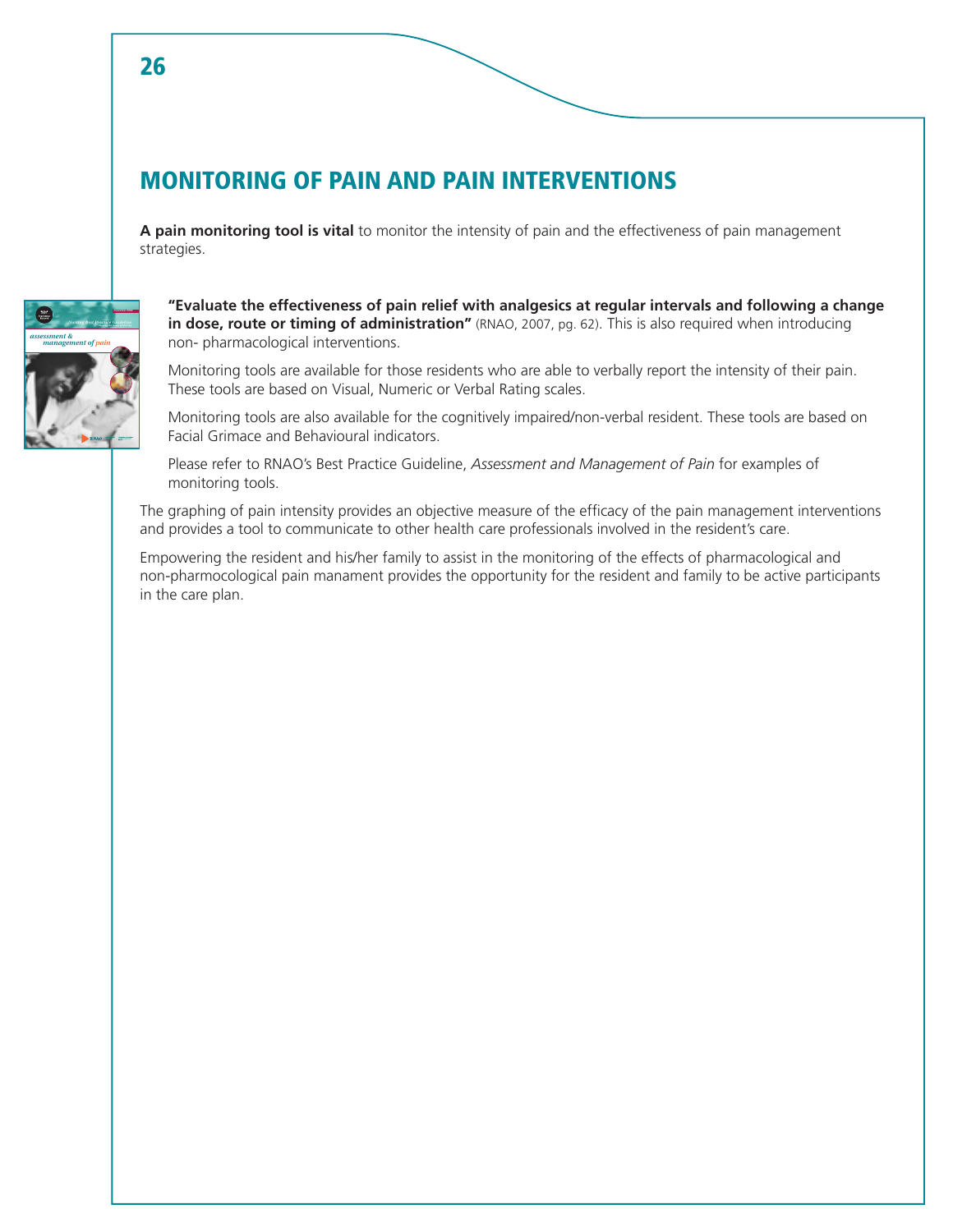### **Pain is re-assessed:**

- At each new report of pain
- After starting the treatment plan at pre-determined intervals after each pharmacological and non-pharmacological intervention
- If pain is suddenly not relieved by previously effective strategies
- If there is unexpected, intense pain associated with altered vital signs; hypotension, tachycardia, or fever



### This is an opportunity to use your Reflective Thinking Skills

### **CASE STUDY:**

Mrs. S. has a long history of suffering from osteoporosis for which she has been taking Ibuprofen without adequate pain relief. You have completed a pain assessment that found Mrs. S. describes her pain as 'constant aching' all over body. The pain is worse on ambulation, moderate in severity (5-6/10). Because it hurts more with walking, she is spending more time lying down and watching TV and listening to music on her radio, which seems to help a little. Mrs. S. states that she is comforted when the Rehab Aid brings her a hot pack for her back.

1. Utilizing the Analgesic Pain Ladder (Appendix A), what is the next step in treating Mrs. S's pain from a pharmacological perspective?

2. What are the 3 most common side effects of opioids that need to be considered when developing Mrs. S's treatment plan?

|                                                                     | 2) | 3) |
|---------------------------------------------------------------------|----|----|
| 3. What other non-pharmacological interventions might you consider? |    |    |
|                                                                     | 2) | 3) |
|                                                                     |    |    |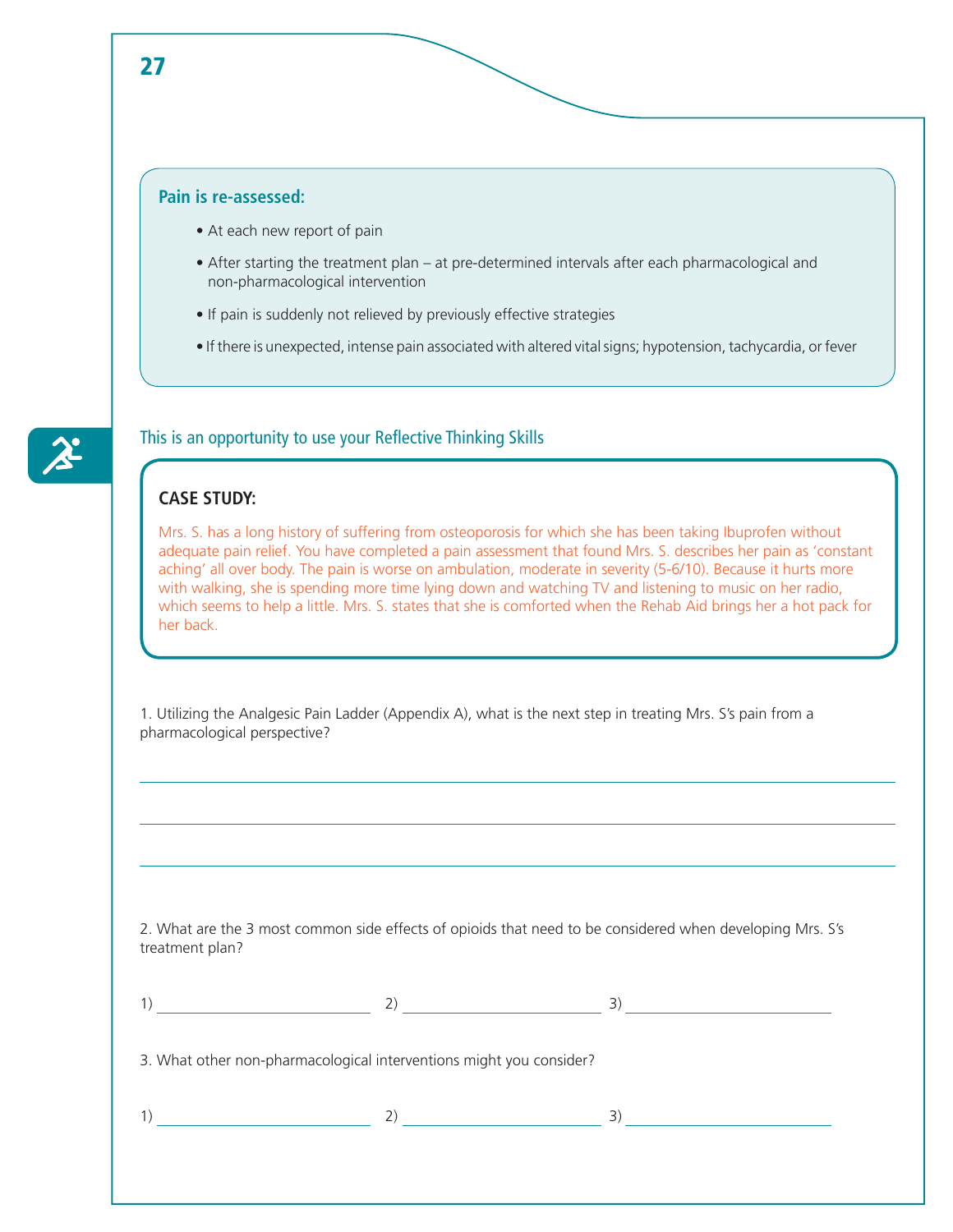- 4. All of the following are times when the nurse should evaluate the effectiveness of pain relief except:
	- a) following a change in dosage
	- b) at each new report of pain
	- c) when the physician visits the resident
	- d) change of dosing time

### QUESTIONS TO CONSIDER

- 1. The elderly often find that non-pharmacologic interventions are beneficial to help with pain management. What implication does this have as you plan for the resident's care?
- 2. Does your 'home' have the necessary monitoring tools, to evaluate the effectiveness of your treatment plan for pain? You may want to discuss this with your Director of Care.

*You may want to capture your thoughts from this activity below.* 

## LAST WORD



*"Nurses [should] advocate for use of the simplest analgesic dosage schedule and the least invasive pain management modalities"* (RNAO, 2007, Recommendation 22).

"Most pain can be effectively controlled if the appropriate analgesic is selected, at the right dosage, at the right route and individualized to the patient" (RNAO, 2007, pg. 55).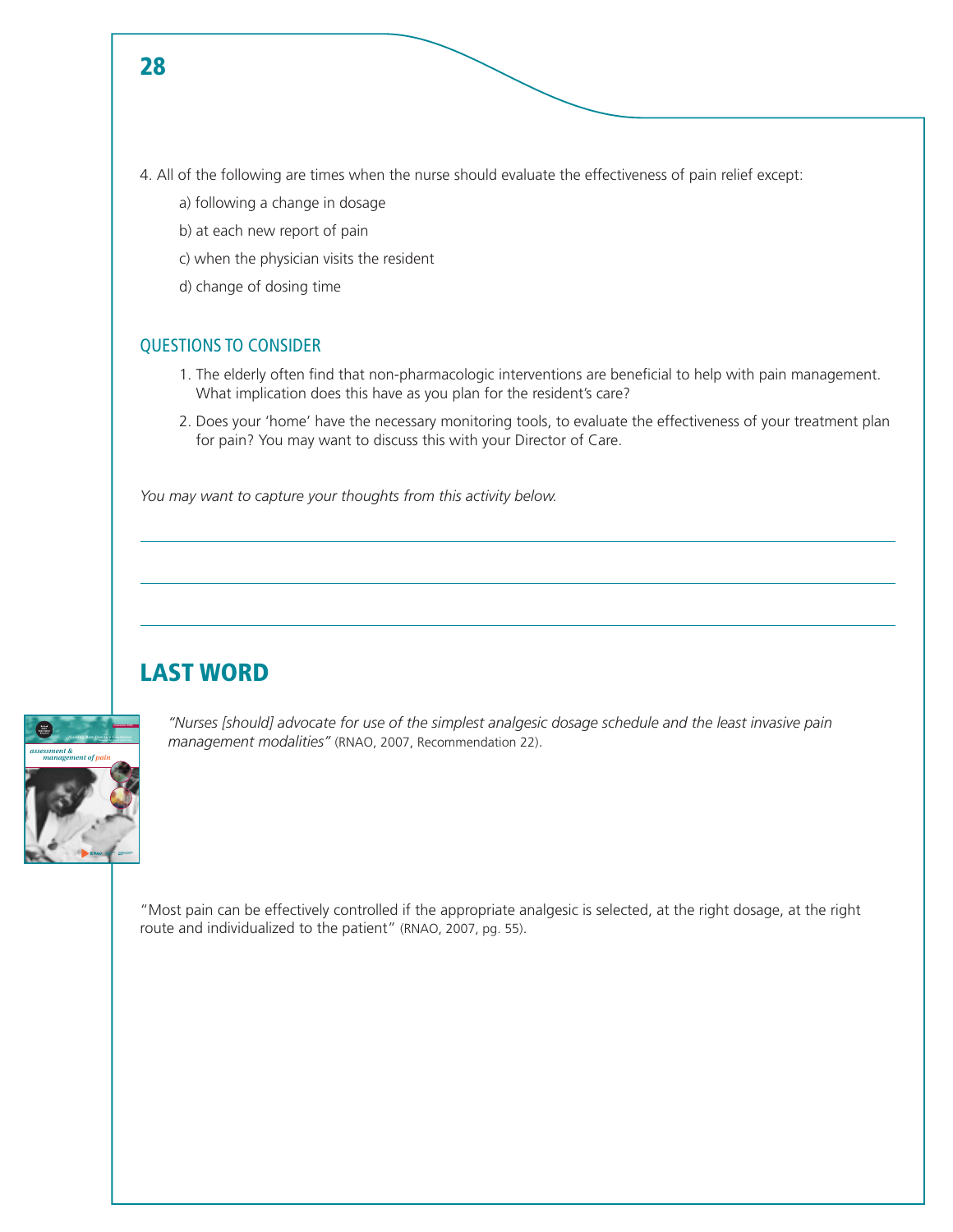## Post–Learning Knowledge Evaluation

This knowledge evaluation is meant to assess the knowledge that you have gained at the completion of the Self-Directed Learning Package. The questions are a repeat of the Pre-Learning Knowledge Assessment to enable you to compare your scores before and after completing the learning package. See answers on page 34.

### Circle the best answer:

1. Which fact about pain in the elderly is true?

- a) Pain is part of the aging process
- b) The elderly have a greater tolerance to pain than younger adults
- c) Elderly persons often do not report pain because they consider it a normal part of the aging process
- d) Narcotic medications are inappropriate for the elderly

2. An example of a behaviour indicator of acute pain in the elderly is:

- a) Resistive behaviour
- b) Moaning/Groaning
- c) Rapid shallow breathing
- d) All of the above

3. If pain is not assessed or treated in the elderly, it can cause:

- a) Decreased tolerance to narcotics
- b) Unnecessary suffering
- c) Decreased recovery time
- d) A decreased chance of addiction
- 4. When a resident is unable to communicate his/her pain experience, the nurse should:
	- a) Administer the prescribed analgesic and evaluate its effectiveness
	- b) Assess pain using a numerical rating scale
	- c) Assess pain using behavioural indicators/behavioural scale
	- d) Assume that the resident is not necessarily experiencing pain
- 5. Characteristics of acute pain are:
	- a) Lasts less than 2 months
	- b) Occurs over a couple of days
	- c) Is responsive to analgesics
	- d) Does not serve as a warning to tissue damage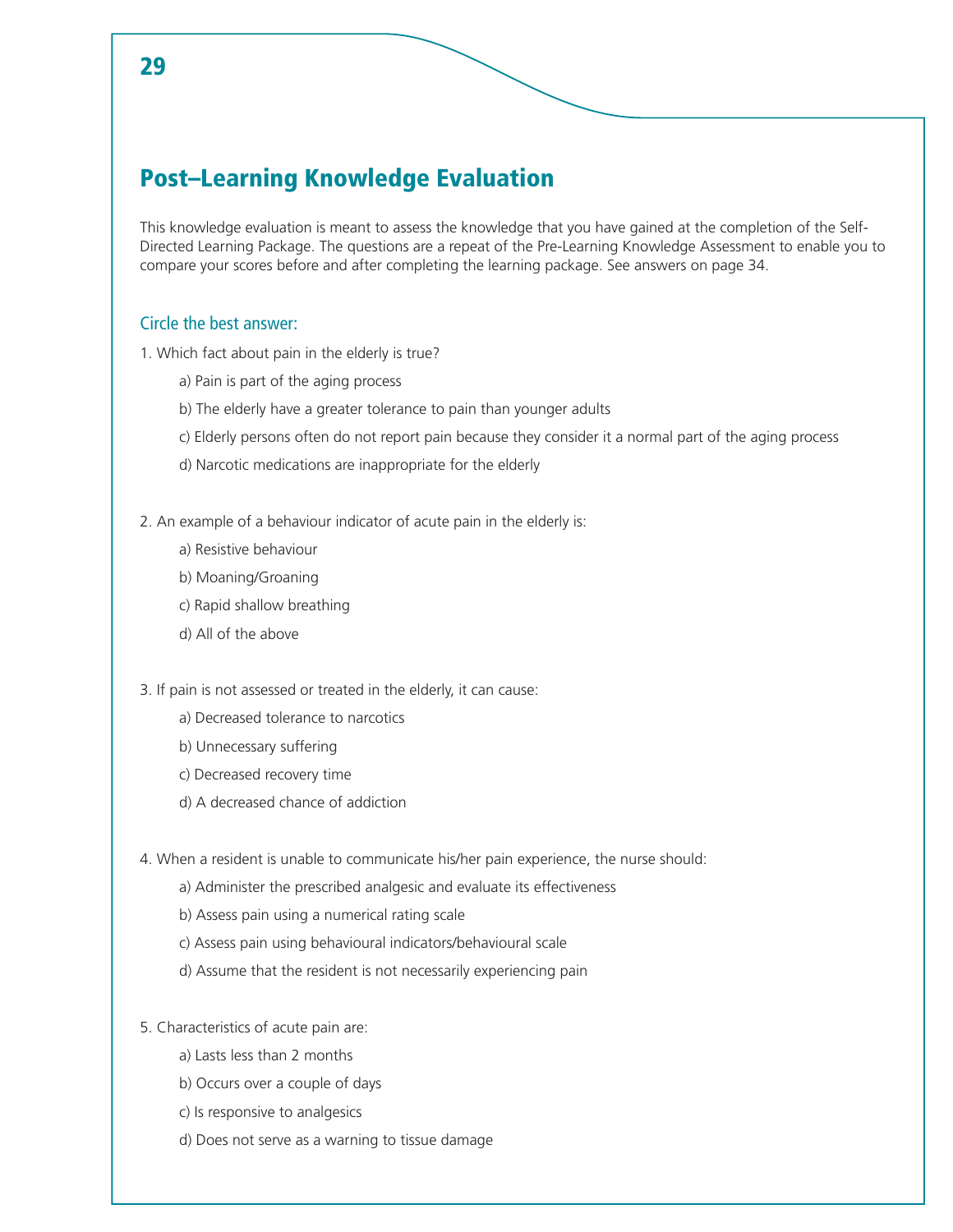6. A "pain rating" of 4 on a scale of 1-10 indicates what level of pain?

- a) Severe pain
- b) No pain
- c) Mild pain
- d) Moderate pain

7. Pain rating scales are used to assess:

- a) Quality of pain
- b) Intensity of pain
- c) Location of pain
- d) Pattern of pain

8. The 'gold standard' for assessing the existence of pain is:

- a) Grimacing on movement
- b) Resident self-report
- c) Increased heart rate and palpitation
- d) Anxiety level

9. RNAO's Best Practice Guideline for *Assessment and Management of Pain* suggests that the following components are required in the regular reassessment of pain:

- a) Current pain intensity, quality and location
- b) Intensity of pain at it's most severe during the last 24 hours
- c) Effect of pain on activities of daily living
- d) All of the above

10. The nurse assesses that a Step 2 medication (as defined by the Analgesic Ladder) is necessary for a resident whose pain has not been relieved by a Step 1 medication. Step 2 for the resident would be:

- a) Non-opioid and NSAIDs
- b) Strong opioid and Adjuvant therapy
- c) Weak opioid +/- adjuvants
- d) Non-opioid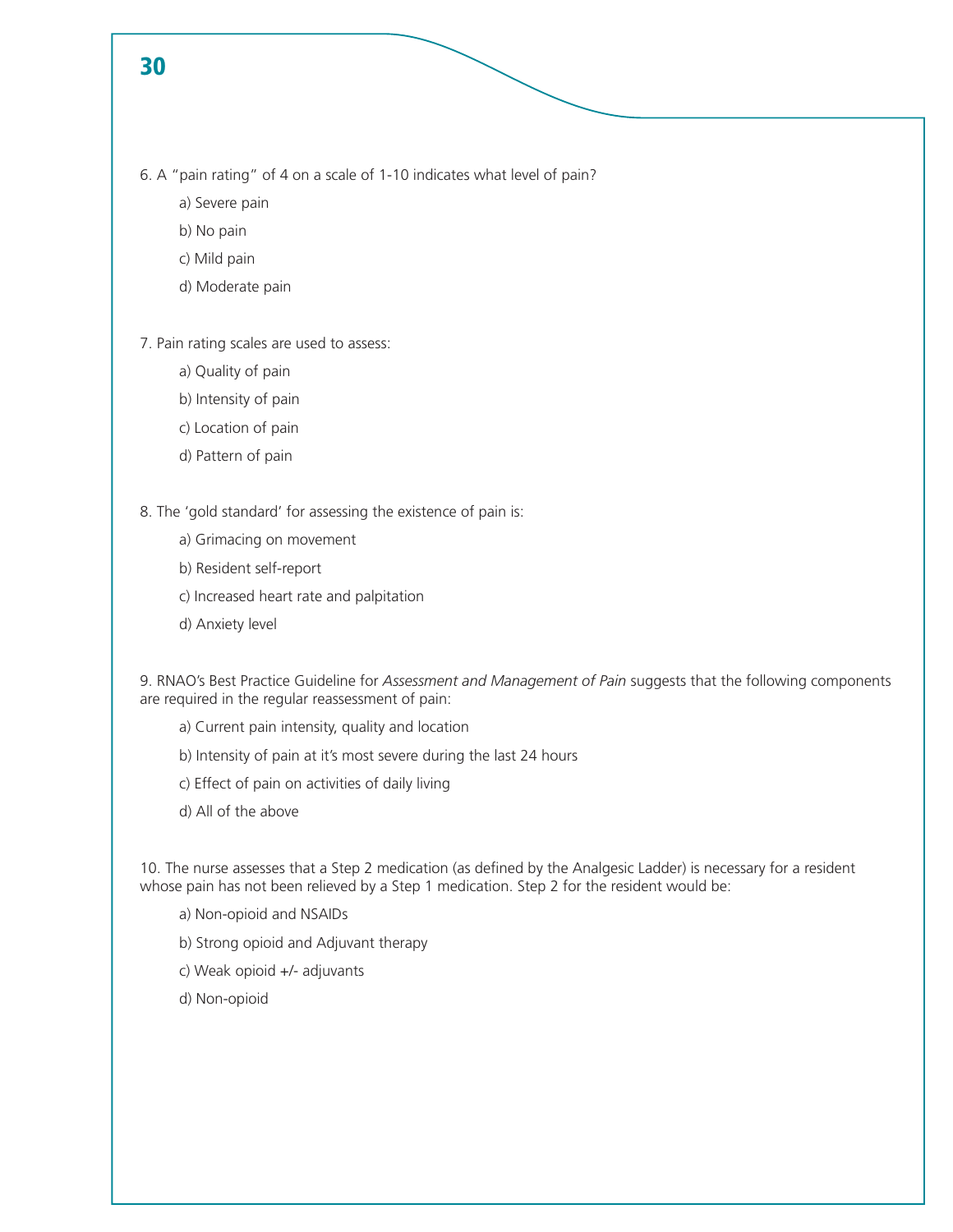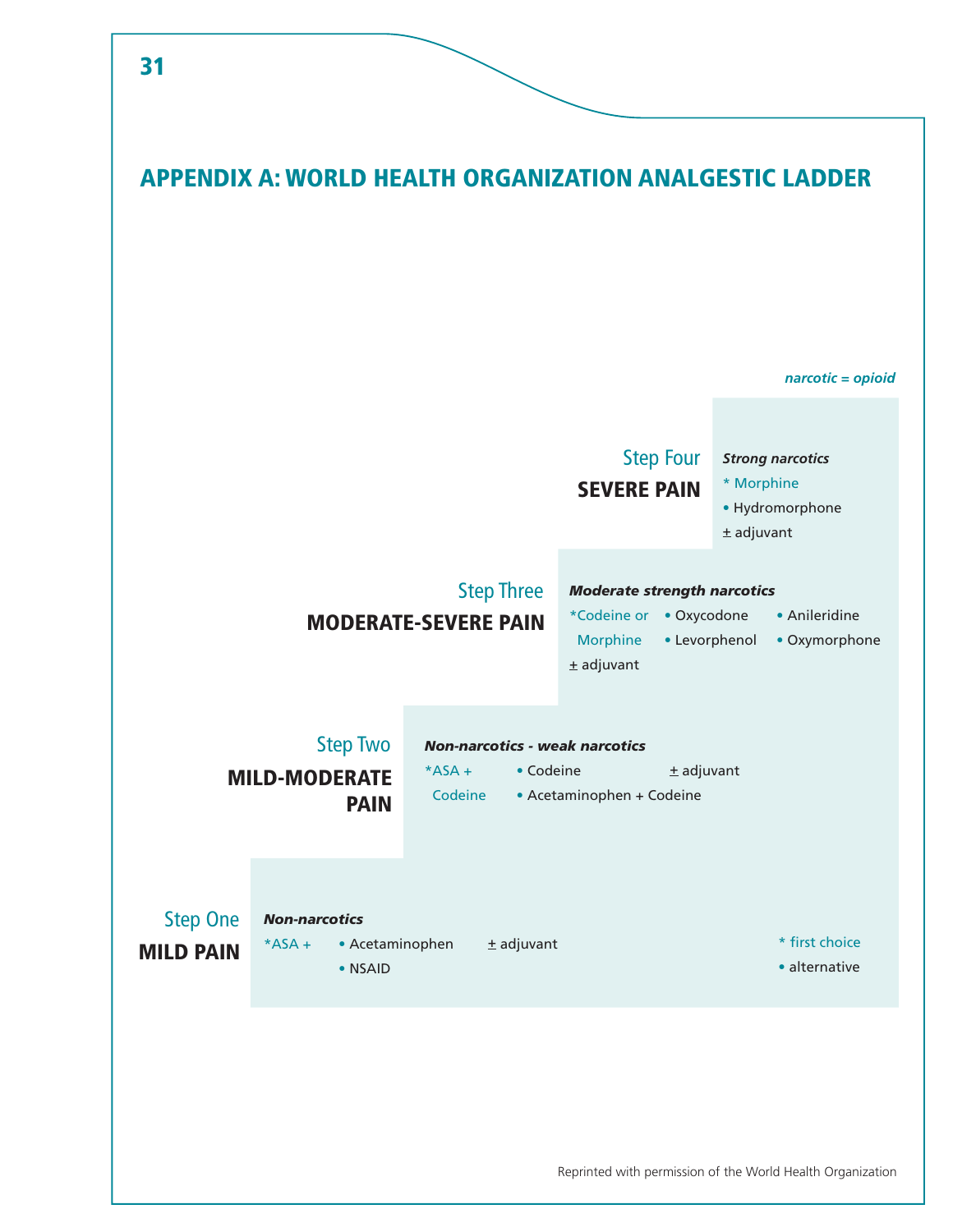## APPENDIX B: ADJUVANT MEDICATION TABLE

| <b>CATEGORY</b>           | <b>SPECIFIC MEDICATIONS</b> | <b>BRAND NAMES</b>     |
|---------------------------|-----------------------------|------------------------|
| Tricyclic Antidepressants | Amitriptyline               | Elavil <sup>®</sup>    |
|                           | Nortriptyline               | Aventyl®               |
|                           | Desipramine                 | Norpramin <sup>®</sup> |
| Anticonvulsants           | Carbamazepine               | Tegretol®              |
|                           | Valproic Acid               | Depakene®              |
|                           | Gabapentin                  | Neurontin <sup>®</sup> |
|                           | Lamotrigine                 | Lamictal®              |
|                           | Topiramate                  | Topamax <sup>®</sup>   |
|                           | Pregabalin                  | Lyrica <sup>®</sup>    |
| Alpha-2-agonists          | Clonidine                   | Catapres <sup>®</sup>  |
| Benzodiazepines           | Tizanidine                  | Zanaflex®              |
|                           | Clonazepam                  | Rivotril®              |
| Muscle Relaxants          | Baclofen                    | Lioresal®              |
|                           | Cyclobenzaprine             | Flexeril®              |
| <b>Topical Agents</b>     | Topical lidocaine           | Lidoderm®              |
|                           | Topical capsaicin           | Zostrix®               |
|                           | Topical diclofenac          | Pennsaid®              |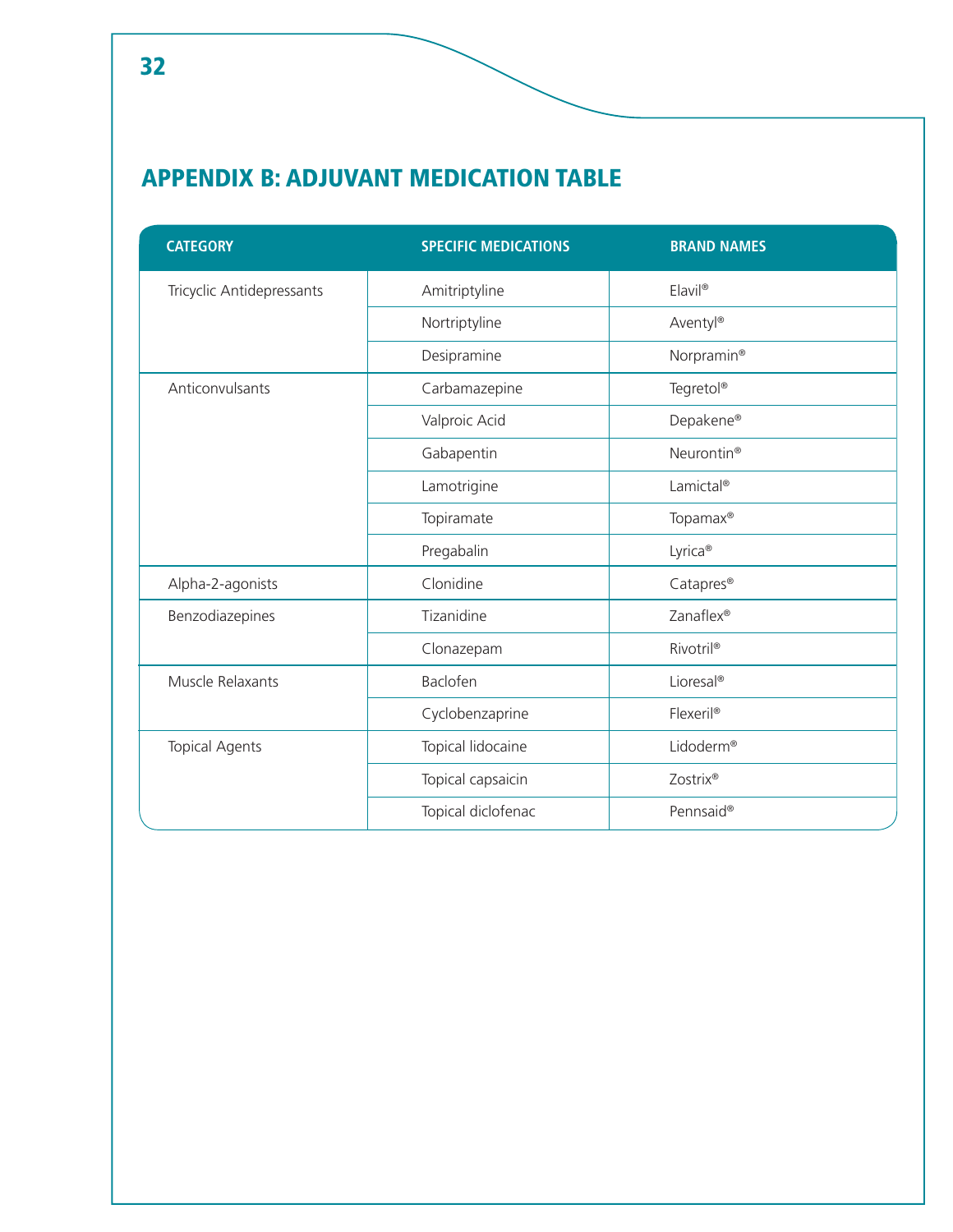## APPENDIX C: EQUIANALGESIC CONVERSION TABLE

| <b>MEDICATION</b>             | EQUIVALENT DOES (MG) COMPARED TO MORPHINE 10 MG IM |             |  |  |
|-------------------------------|----------------------------------------------------|-------------|--|--|
|                               | <b>PARENTERAL</b>                                  | <b>ORAL</b> |  |  |
| <b>STRONG OPIOID AGONISTS</b> |                                                    |             |  |  |
| <b>MORPHINE</b>               |                                                    |             |  |  |
| (SINGLE DOSE)                 | 10                                                 | 60          |  |  |
| (CHRONIC DOSE)                | 10                                                 | $20 - 30*$  |  |  |
| <b>HYROMORPHONE</b>           | 2                                                  | $4 - 6$     |  |  |
| <b>WEAK OPIOID AGONISTS</b>   |                                                    |             |  |  |
| <b>CODEINE</b>                | 120                                                | 200         |  |  |
| <b>OXYCODONE</b>              | N/A                                                | 30          |  |  |

Methadone and Fentanyl require more calculations and have recently been reviewed and altered.

\*For acute pain the oral dose of morphine is six times the injectable dose. However for chronic dosing, this ratio becomes 2:1 to 3:1, possibly due to the accumulation of active metabolites.

Most of this data was derived from single-dose, acute pain studies and should be considered an approximation for selection of doses when treating chronic pain.

\*Please note that this equianalgesic table is to be considered an example, as there are many such tables available, to be selected based on the needs of the LTC facility.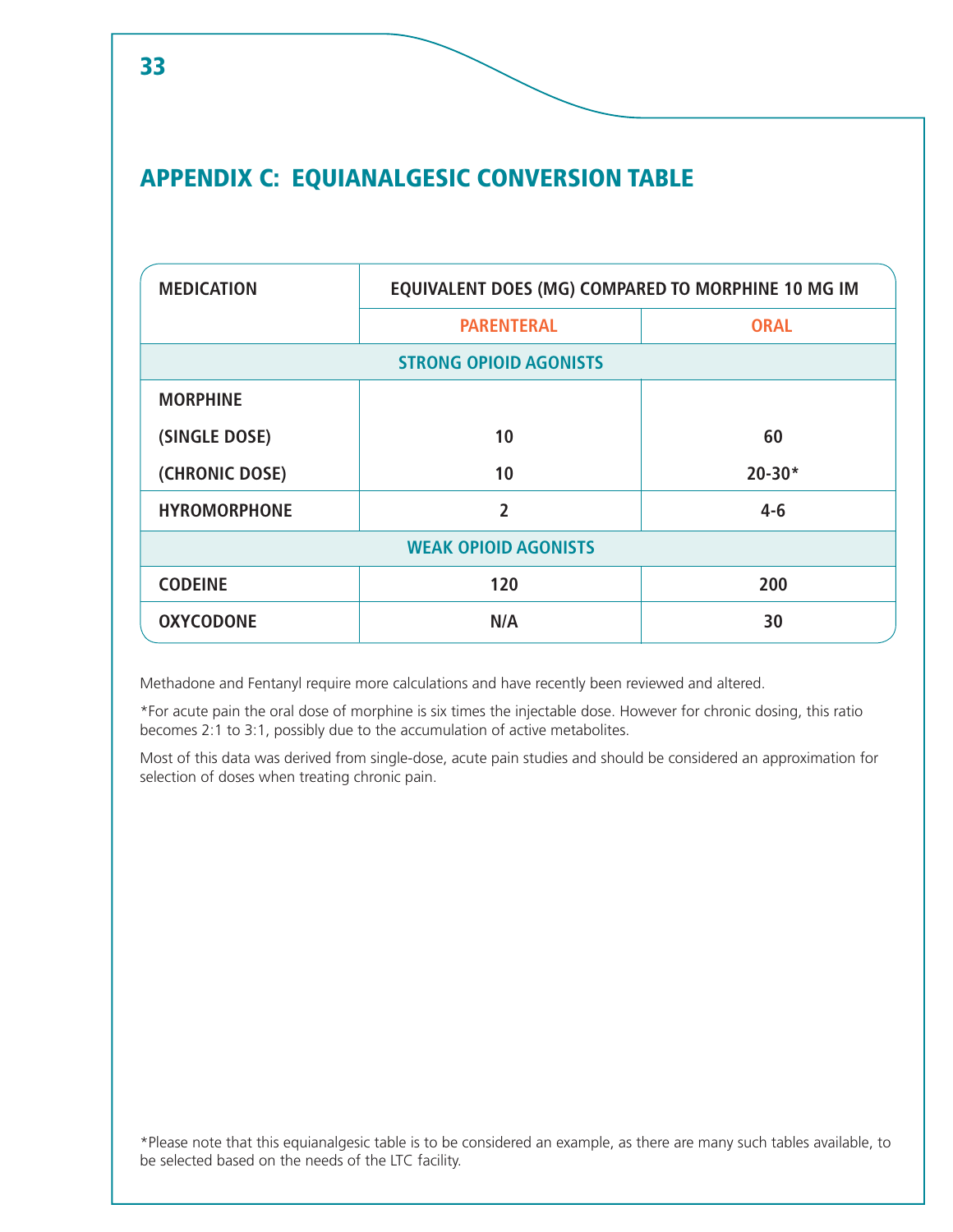## APPENDIX D: ANSWERS

### Pre and Post-Learning Assessment

| 1. c) |  | 2. d) 3. b) 4. c) 5. c)  |  |
|-------|--|--------------------------|--|
| 6. d) |  | 7. b) 8. d) 9. d) 10. c) |  |

### SECTION I RECAP

- 1. acute, radiating , nocieptive (visceral)
- 2. sensory; emotional; actual; potential
- 3. bone, muscle, joint, skin or connective tissue
- 4. peripheral or central nervous system
- 5. diabetic neuropathy
- 6. lived longer, degenerative, pathological
- 7. True

### SECTION II CASE STUDY

- 1. acute, nociceptive, somatic
- 2. self-report, pain rating scale, grimaces, moaning, family report (any three)
- 3. Yes substitute for self-report indicate pain is present
- 4. Any 3 factors in boxes on pg.13
- 5. P place (location) family (self report)
	- $A a$  mount (pain intensity) behavior rating scale
	- I intensifiers (what makes it worst) observation (movement)
	- $N -$  nullifiers (what makes it better) observation/self report positioning
	- $E -$  effects (quality of life) observation report from family
	- $D -$  descriptors (quality e.g. throbbing ) based on medical history

### SECTION III CASE STUDY

- 1. Step II Analgesic ladder advocate for an opioid and possibly adjuvant therapy
- 2. nausea, constipation, sedation, dry mouth
- 3. TV, radio, music therapy, hot packs

4. c)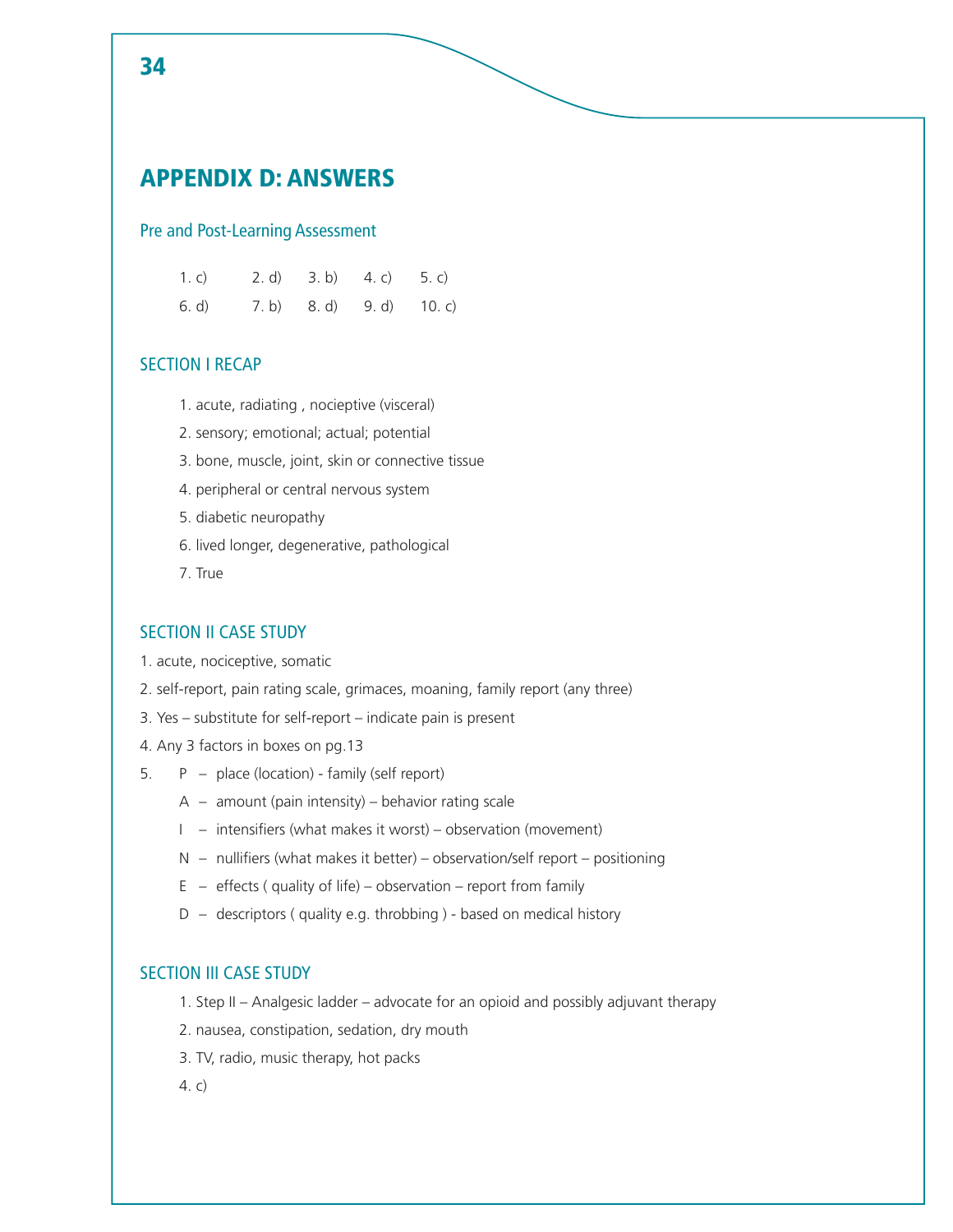## APPENDIX E: GLOSSARY

ACUTE PAIN – is temporary pain, time limited situation with attainable relief.

ADJUVANT MEDICATION – describes any drug that has a primary indication other than pain but has been found to have analgesic qualities.

BEHAVIOURAL INDICATORS - behaviour changes that can be used to assess pain and distress, and thereby evaluate the efficacy of interventions.

BREAK-THROUGH PAIN – a transient, moderate to severe pain that increases above the pain addressed by the ongoing analgesics.

EQUIANALGESIC - having equal pain killing effect: morphine sulphate 10 mg parentally is generally used as the standard for opioid analgesics comparison.

FACIAL GRIMACE SCALE - scores the level of pain 0-10 as assessed by the caregiver observing the facial expressions of the resident.

NEUROPATHIC PAIN – pain initiated or caused by a primary lesion or dysfunction in the peripheral or central nervous system.

NUMERICAL RATING SCALE – a tool to rate the intensity of pain on a scale from 0-10.

PERSISTENT PAIN (NON-MALIGNANT) – is pain that lasts a month or more beyond the usual expected recovery period or illness, or goes on for years.

TITRATION – the gradual increase/decrease of medication to reduce or eliminate pain while allowing the body to accommodate the side effects or toxicity (RNAO, 2007).

VERBAL RATING SCALE - pain is rated on a Likert Scale verbally: no pain, mild pain, moderate pain, severe pain, very severe pain, worst possible pain.

VISUAL ANALOG SCALE - the intensity of pain is rated on a 10 cm line marked from no pain at one end to as bad as it could possibly be at the other end.